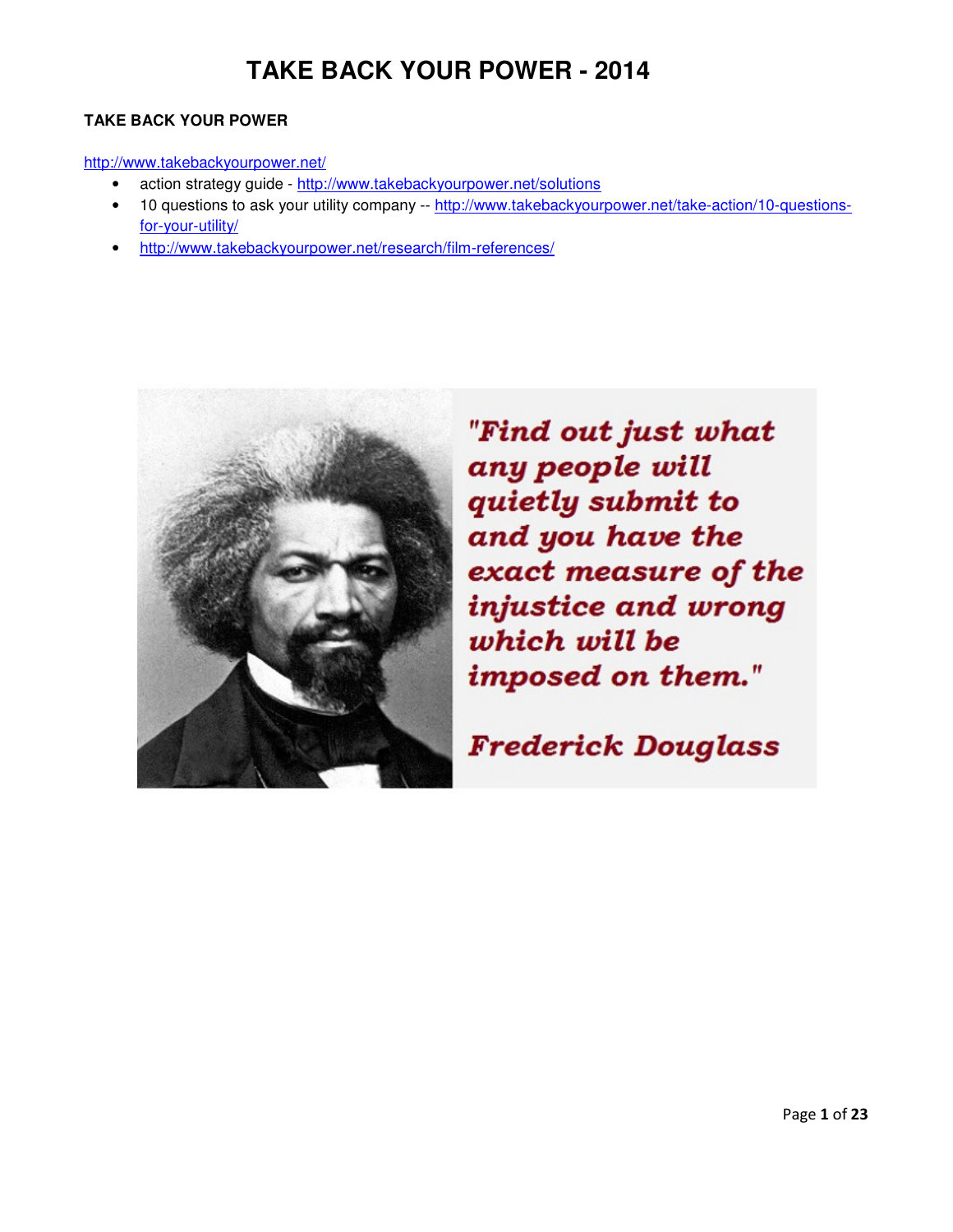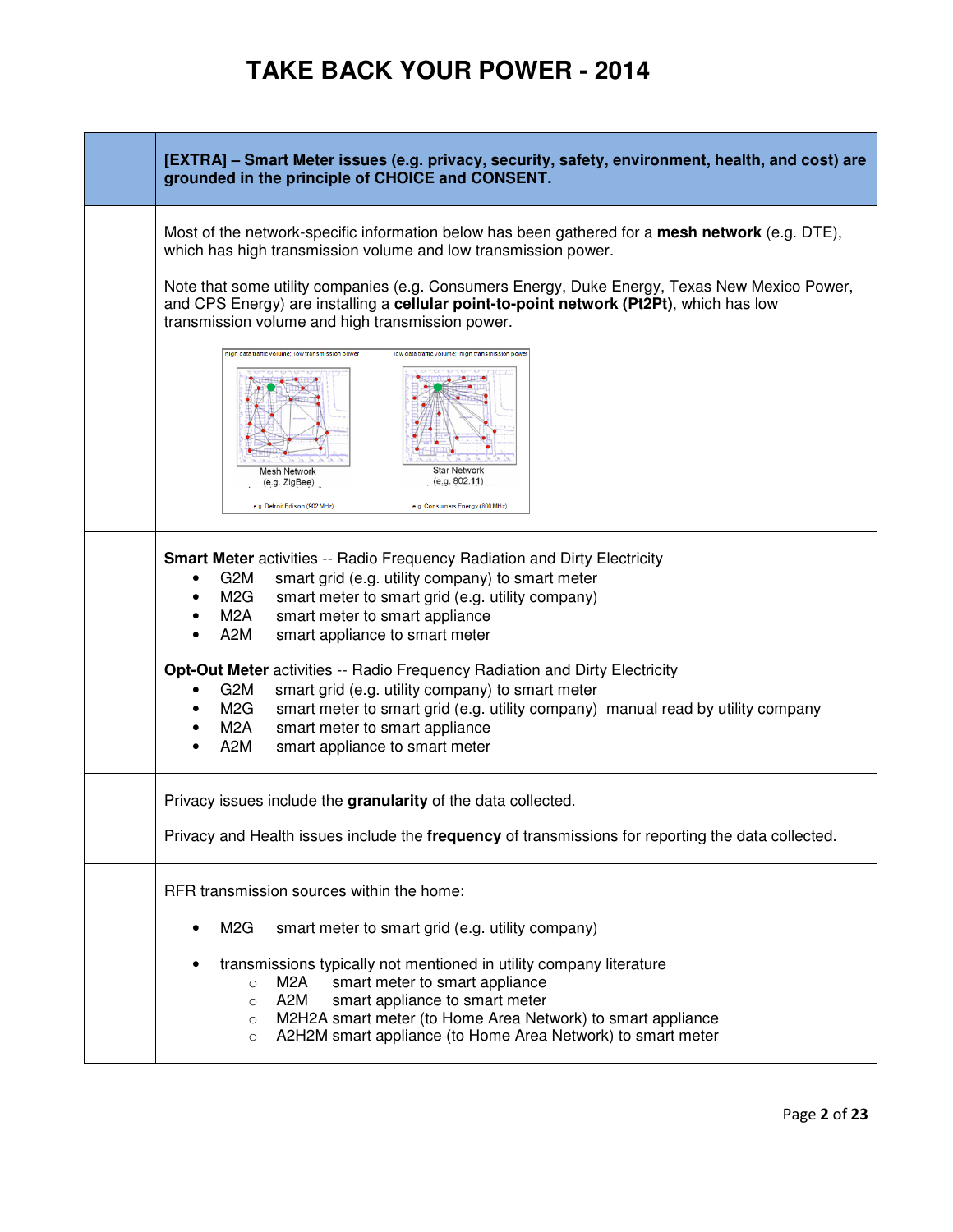| Typical Frequency Ranges -- FCC OET Equip Authorization -- http://transition.fcc.gov/oet/ea/fccid/<br>Smart Meter -- mesh network 902.3 - 926.9 MHz<br>2405.8 - 2480.9 MHz<br>Smart Meter -- point-to-point 824.7 - 846.31 MHz<br>1851.25 - 1908.75 MHz<br>٠<br>Smart Appliance<br>2414.0 - 2462.0 MHz<br>n/a                                                                                                             |
|---------------------------------------------------------------------------------------------------------------------------------------------------------------------------------------------------------------------------------------------------------------------------------------------------------------------------------------------------------------------------------------------------------------------------|
| 86400 sec / day -- an example"<br>A 1% duty cycle (e.g. transmitting only 1% of the 86400 sec/day) equals 864 sec = 14.4 min/day.<br>If 1 sec / transmission, then 864 transmissions / day = 1 transmission every 100 seconds.<br>If 5 millisecond / transmission, then 17280 transmissions / day = 1 transmission every 5 seconds.                                                                                       |
| Be aware of cumulative effects of Radio Frequency Radiation (RFR):                                                                                                                                                                                                                                                                                                                                                        |
| concurrent -- simultaneous transmissions from various sources (e.g. M2G, M2A, A2M)                                                                                                                                                                                                                                                                                                                                        |
| compounded -- a transmission bouncing off a reflective surface<br>asphalt roads, concrete sidewalks, aluminum siding, stainless steel appliances<br>$\Omega$<br>(indoors), ceramics, plate glass windows, etc.                                                                                                                                                                                                            |
| intensity -- 30-minute time-averaging allowance for the General Public for 900 MHz<br>600 µW/cm <sup>2</sup> -- Maximum Personal Exposure (MPE) for 100% duty cycle<br>$\circ$<br>60,000 µW/cm <sup>2</sup> -- Maximum Personal Exposure (MPE) for 1% duty cycle<br>$\circ$                                                                                                                                               |
| intensity -- 30-minute time-averaging allowance for the General Public for 2.4 GHz<br>1,000 μW/cm <sup>2</sup> -- Maximum Personal Exposure (MPE) for 100% duty cycle<br>$\circ$<br>100,000 μW/cm <sup>2</sup> -- Maximum Personal Exposure (MPE) for 1% duty cycle<br>$\circ$                                                                                                                                            |
| 0.1 µW/cm <sup>2</sup> -- Biolnit 2007 recommended precautionary limit for cumulative outdoor RFR exposure<br>$0.0003 - 0.0006 \mu W/cm^2 -$ Biolnit 2012 reasonable precautionary action level for chronic exposure to<br>pulsed RFR                                                                                                                                                                                     |
| $\mu$ = micro m = milli<br>$mW = 10(dBm/10)$                                                                                                                                                                                                                                                                                                                                                                              |
| $1 \text{ W/m}^2 = 1,000 \text{ mW/m}^2 = 1,000,000 \text{ \mu W/m}^2 = 100 \text{ \mu W/cm}^2$                                                                                                                                                                                                                                                                                                                           |
| Power Flux Density = $(((V/m)^2) / 377) = (W/m^2) = 100 \mu W/cm^2$                                                                                                                                                                                                                                                                                                                                                       |
| UHF, SHF, EHF -- MICROWAVE -- 300 MHz - 300 GHz<br>HF, VHF -- Radio Frequency -- 3 MHz - 300 MHz<br>MF -- AM, CB, FM -- 300 kHz - 3 MHz<br>VLF -- Very Low Frequency -- 3 kHz - 300 kHz<br>ULF, ELF, VF -- Extremely Low Frequency -- 3 Hz - 3 kHz<br>$\bullet$<br>Schumann Resonance -- frequency of the earth -- 7.83 Hz identical to Human Alpha-Wave in the brain<br>http://en.wikipedia.org/wiki/Schumann resonances |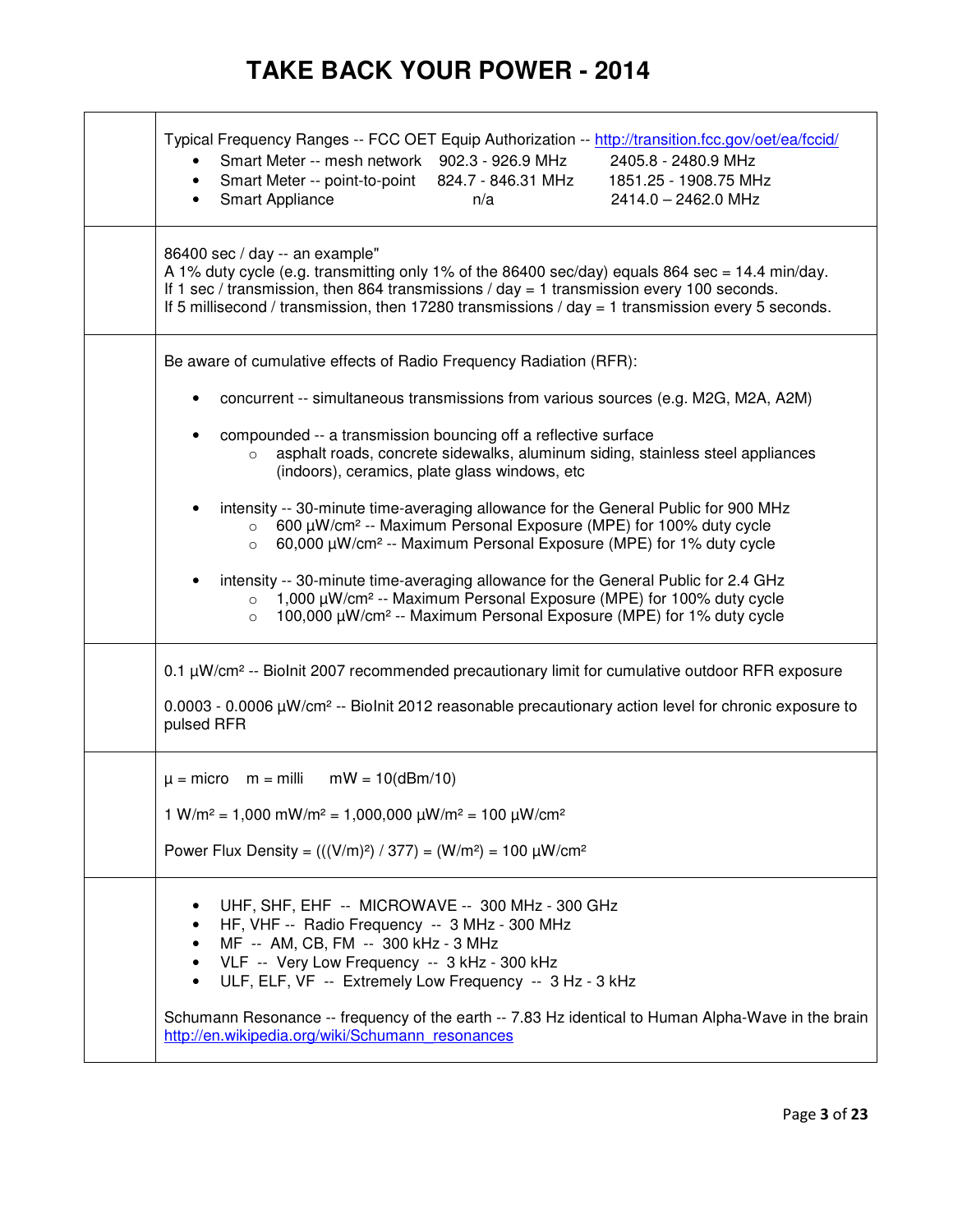| <b>Time</b><br>stamp | <b>TOPIC - TRUST and VERIFY</b>                                                                                                                                                                                                                                                                                                                                     |
|----------------------|---------------------------------------------------------------------------------------------------------------------------------------------------------------------------------------------------------------------------------------------------------------------------------------------------------------------------------------------------------------------|
| 4:00                 | [mesh network] -- Hydro meter -- the smart meter of a Canadian utility company                                                                                                                                                                                                                                                                                      |
| 5:20                 | <b>SMART PROPERTY RIGHTS</b>                                                                                                                                                                                                                                                                                                                                        |
| 6:30                 | [purported] Benefits<br>Enhanced energy security<br>Reduced greenhouse gases<br>Improved urban air quality<br>Increased grid asset utilization                                                                                                                                                                                                                      |
| 6:45                 | Fires                                                                                                                                                                                                                                                                                                                                                               |
|                      | [mesh network] -- Aug, 2012 -- Fire Concerns Lead PECO (Pennsylvania) To Halt Smart Meter<br>Installations<br>http://www.myfoxphilly.com/story/19289039/peco-halts-smart-meter-installation-program                                                                                                                                                                 |
| 9:00                 | Government incentives -- 2009 US bailout stimulus package                                                                                                                                                                                                                                                                                                           |
|                      | Time magazine<br>Link on TBYP web site -- http://business.time.com/2012/07/26/obamas-smart-electrical-grid-<br>plan/<br>EXTRA -- Time web site - Search - additional articles<br>http://science.time.com/2013/03/26/smart-power-why-more-bytes-will-mean-fewer-<br>$\circ$<br>and-cleaner-electrons/<br>http://business.time.com/2013/03/28/smart-power/<br>$\circ$ |
|                      | [EXTRA] -- Wikipedia -- Energy Policy Obama Administration -- Reduce electricity by 4% by 2030<br>http://en.wikipedia.org/wiki/Energy policy of the Obama administration<br>Personal Comment -- reduce the supply of plants powered by coal or gas while increase the demand<br>of electrical recharging of electric vehicles.                                      |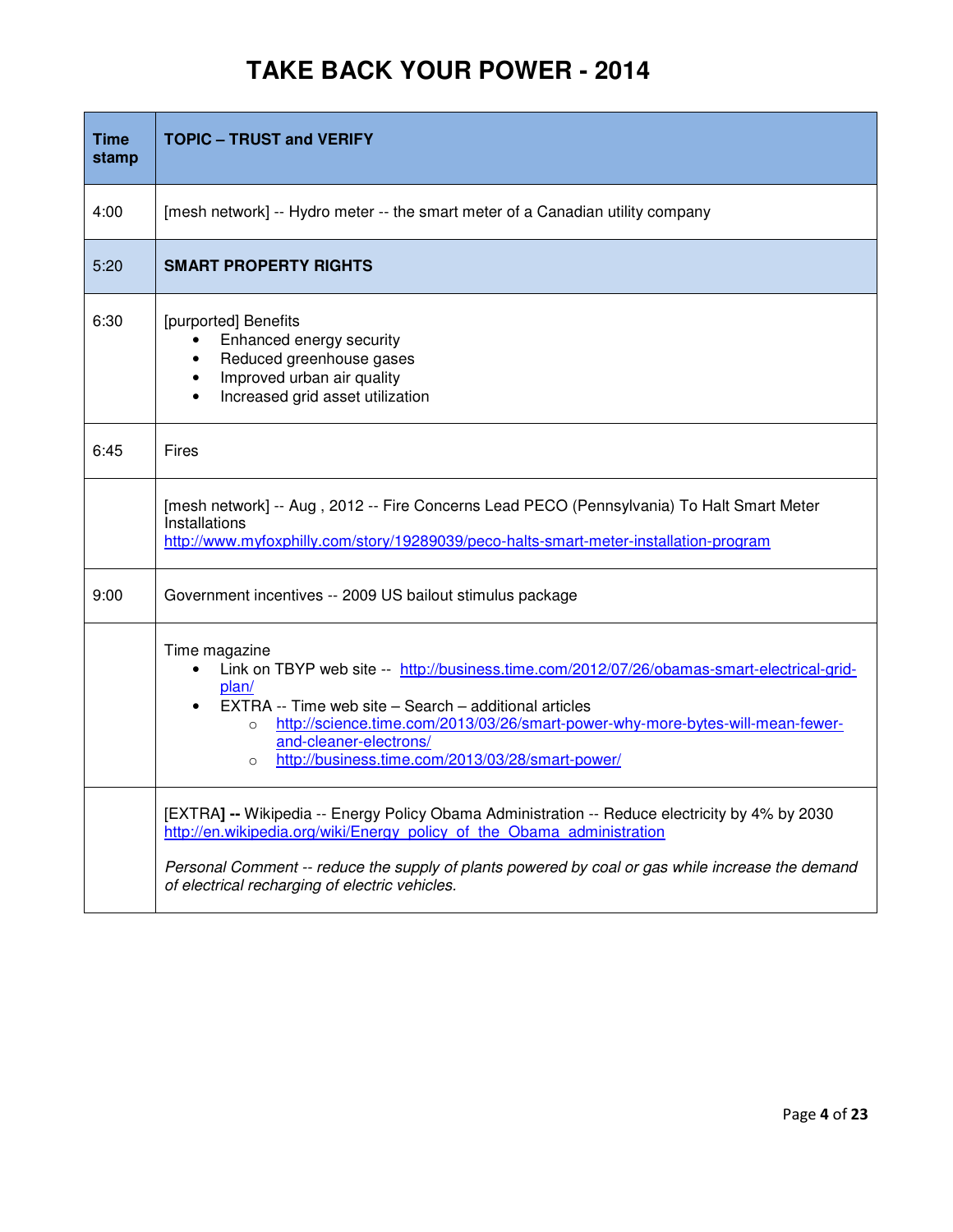| 10:45 | <b>SMART BILLING</b>                                                                                                                                                                                                                                                          |
|-------|-------------------------------------------------------------------------------------------------------------------------------------------------------------------------------------------------------------------------------------------------------------------------------|
|       | Toronto Sun - Sept 18, 2010 -- Dalton McGuinty's shocking admission                                                                                                                                                                                                           |
|       | Premier Dalton McGuinty, having launched Ontario on a billion-dollar smart meter experiment, now<br>admits the electricity pricing scheme that's supposed to make it all work, isn't.                                                                                         |
|       | http://www.torontosun.com/comment/editorial/2010/09/17/15392101.html                                                                                                                                                                                                          |
|       | BBC News - May, 2013 - Smart Meters: a waste of money<br>http://www.bbc.com/news/uk-politics-22528144                                                                                                                                                                         |
| 11:20 | [mesh network] -- 3 min video - Apr, 2010 - ABC - Channel 7 -- Michael Finney -- PG&E<br>acknowledges SmartMeter problems - inaccuracy -- http://abclocal.go.com/kgo/story?id=7406652                                                                                         |
|       | 3 min video - Mar, 2014 - ABC - Channel 7 -- Michael Finney - San Mateo woman fights utility bill<br>after home destroyed by fire<br>http://abclocal.go.com/kgo/story?section=news/7 on your side&id=9467149                                                                  |
| 11:15 | [mesh network] -- 2010 - California - ABC channel 7 -- Stanford University students utility billing mixed<br>up wirelessly with their neighbors<br>4 min video - http://abclocal.go.com/kgo/story?section=news/7 on your side&id=7424533                                      |
|       | \$200 - \$300 product -- http://www.theenergydetective.com/compare                                                                                                                                                                                                            |
|       | 10 min video -- TED 5000 -- http://www.youtube.com/watch?v=RfjVN_Z4JK4                                                                                                                                                                                                        |
| 12:20 | CMP facing audit over smart meters as electricity bills go up<br>http://freepressonline.com/main.asp?SectionID=52&SubSectionID=78&ArticleID=26558                                                                                                                             |
| 12:30 | [EXTRA] -- Time-of-Use -- example<br>$7$ pm $-7$ am<br>Summer - off-peak<br>Winter - off-peak<br>7 am – 11 am<br>Summer - mid-peak<br>Winter $-$ on-peak<br>11 am $-5$ pm<br>Summer - on-peak<br>Winter - mid-peak<br>5 pm -- 7 pm<br>Summer - mid-peak<br>Winter $-$ on-peak |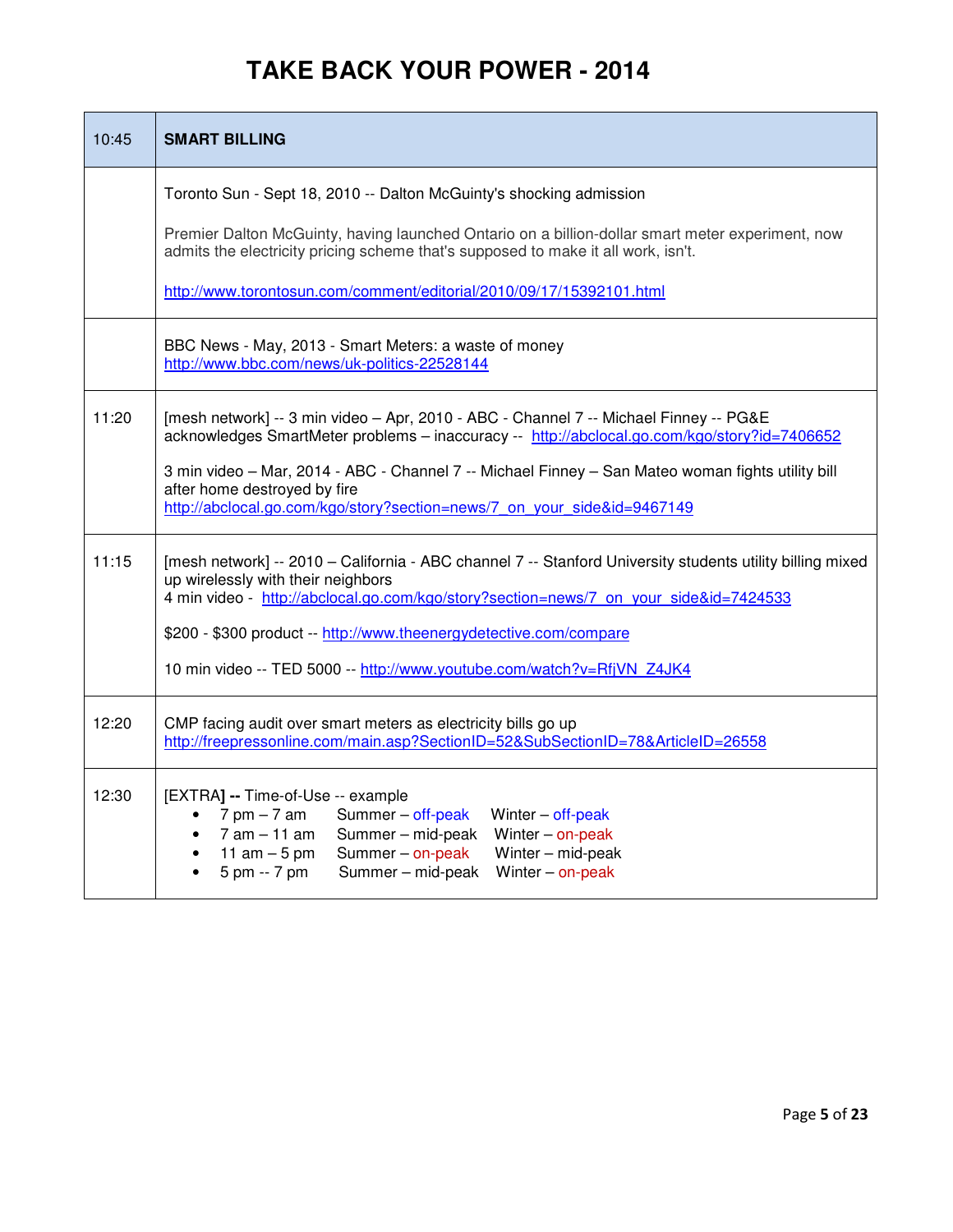| 13:50 | <b>SMART VULNERABILITY</b>                                                                                                                                                                                                                                                                                                                                                                                                                                                                                                                                                                                                                                                                      |
|-------|-------------------------------------------------------------------------------------------------------------------------------------------------------------------------------------------------------------------------------------------------------------------------------------------------------------------------------------------------------------------------------------------------------------------------------------------------------------------------------------------------------------------------------------------------------------------------------------------------------------------------------------------------------------------------------------------------|
|       | David Chalk -- cyber-hacking expert<br>http://www.businesswire.com/news/home/20120412005992/en/Hacking-Expert-David-Chalk-Joins-<br><b>Urgent-Call</b>                                                                                                                                                                                                                                                                                                                                                                                                                                                                                                                                          |
| 15:10 | GAO - CyberSecurity challenges in securing the modernizing electricity grid - Feb, 2012<br>http://www.gao.gov/products/GAO-12-507T                                                                                                                                                                                                                                                                                                                                                                                                                                                                                                                                                              |
|       | [TBYP 2013 DVD] -- Campbell - Bilderberg trip not conflict of interest<br>http://www.cbc.ca/news/canada/british-columbia/campbell-s-bilderberg-trip-no-conflict-official-<br>1.913720                                                                                                                                                                                                                                                                                                                                                                                                                                                                                                           |
| 15:50 | Campbell - Clean Energy Act is an assault on democracy<br>http://www.avtimes.net/opinion/editorial/clean-energy-act-is-an-assault-on-democracy-1.201286                                                                                                                                                                                                                                                                                                                                                                                                                                                                                                                                         |
| 17:10 | The Providence -- Hydro horror stories show smart meters just aren't that smart<br>Apr 2012 -- http://margotbworldnews.com/News/Apr/Apr1/horror.html                                                                                                                                                                                                                                                                                                                                                                                                                                                                                                                                            |
|       | [TBYP 2013 DVD] -- This is a tax!!! Too bad!                                                                                                                                                                                                                                                                                                                                                                                                                                                                                                                                                                                                                                                    |
| 18:20 | <b>SMART CORPORATOCRACY</b>                                                                                                                                                                                                                                                                                                                                                                                                                                                                                                                                                                                                                                                                     |
|       | Dept of ENERGY - Smart Grid Communications Requirements Report 2010                                                                                                                                                                                                                                                                                                                                                                                                                                                                                                                                                                                                                             |
|       | overview -- http://energy.gov/gc/downloads/communications-requirements-smart-grid-technologies                                                                                                                                                                                                                                                                                                                                                                                                                                                                                                                                                                                                  |
|       | Detailed report<br>http://energy.gov/sites/prod/files/gcprod/documents/Smart Grid Communications Requirements Rep<br>ort 10-05-2010.pdf                                                                                                                                                                                                                                                                                                                                                                                                                                                                                                                                                         |
|       | Page 23 -- One of the most common steps taken by utilities toward creating a smarter power<br>grid has been the increasing implementation of demand response (DR). Demand response is<br>the reduction of the consumption of electric energy by customers in response to an increase<br>in the price of electricity or heavy burdens on the system. Demand response can significantly<br>reduce peak loads.77                                                                                                                                                                                                                                                                                   |
|       | Page 24 -- Retail demand response can take various forms. With direct load control (DLC),<br>customers agree to have their consumption of electricity automatically curtailed at times of<br>peak load, via the powering down of appliances.81 A more advanced version of DR is<br>automated DR, which allows on-premises equipment to respond to dynamic conditions on the<br>grid, shifting load consumption in near-real-time. The DR device can be an energy<br>management system or a smart appliance, the latter referred to as "prices to devices"<br>because it sends pricing information directly to the appliance, which responds accordingly<br>without an explicit control command. |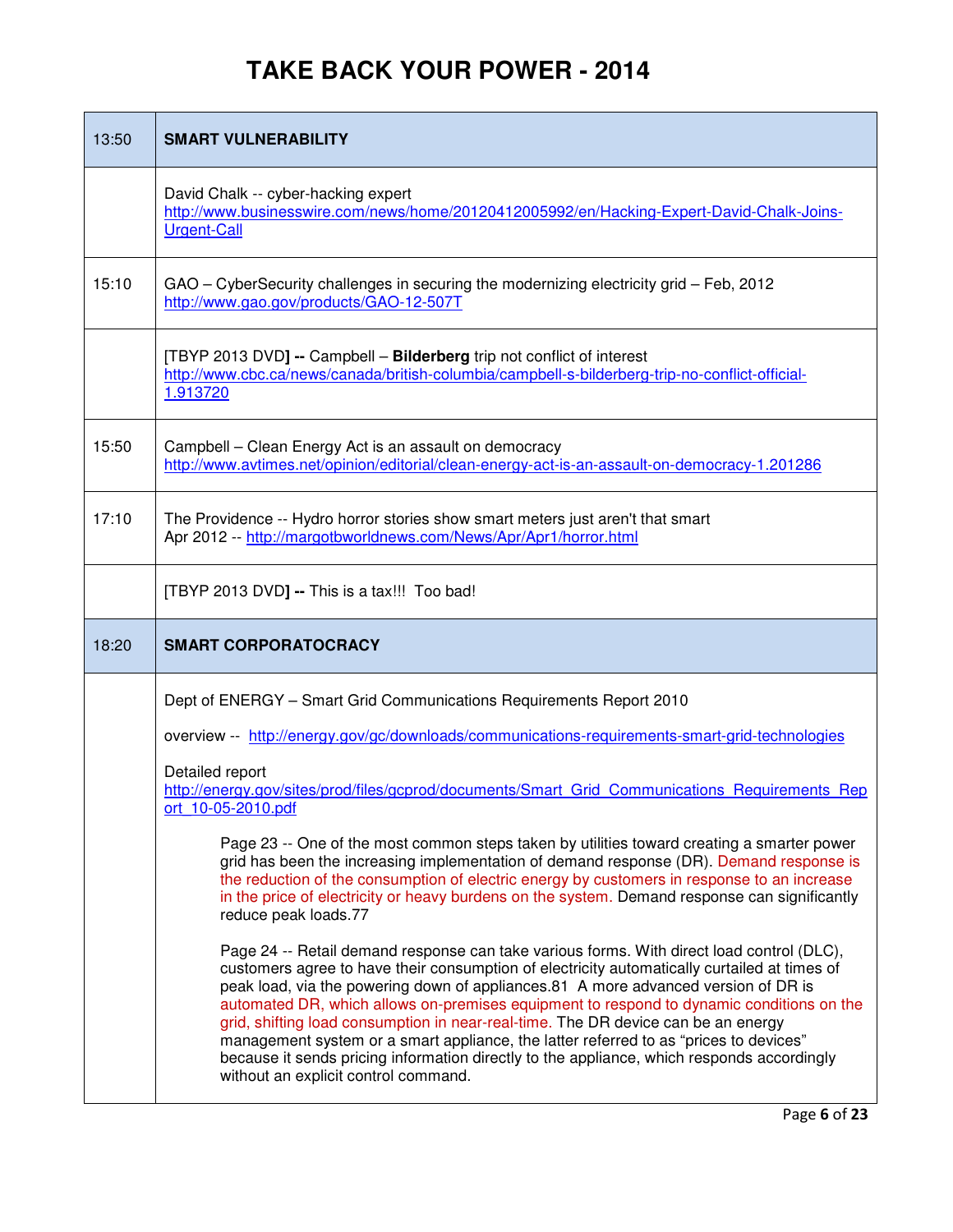| 19:10 | Ian R. Crane -- Geopolitical Researcher<br>http://www.ianrcrane.com/                                                                                                                                                                                                                                                                                                                                                                                                                                                                                                                                                                                                                                                                                                                                                                                                                                                                                                                                                                                                                                                                                                                                                                                                                                                                                                                                                                                                                                                                                                                                                                                                                                                                                                                                                                                                                                                                                                                                                                                                                                                                                                                                                                             |
|-------|--------------------------------------------------------------------------------------------------------------------------------------------------------------------------------------------------------------------------------------------------------------------------------------------------------------------------------------------------------------------------------------------------------------------------------------------------------------------------------------------------------------------------------------------------------------------------------------------------------------------------------------------------------------------------------------------------------------------------------------------------------------------------------------------------------------------------------------------------------------------------------------------------------------------------------------------------------------------------------------------------------------------------------------------------------------------------------------------------------------------------------------------------------------------------------------------------------------------------------------------------------------------------------------------------------------------------------------------------------------------------------------------------------------------------------------------------------------------------------------------------------------------------------------------------------------------------------------------------------------------------------------------------------------------------------------------------------------------------------------------------------------------------------------------------------------------------------------------------------------------------------------------------------------------------------------------------------------------------------------------------------------------------------------------------------------------------------------------------------------------------------------------------------------------------------------------------------------------------------------------------|
| 19:55 | Congressional Research Service -- 48 pages - Privacy and Cybersecurity --<br>https://www.fas.org/sgp/crs/misc/R42338.pdf<br>Page 2 - If smart meter data and transmissions fall outside of the protection of the Fourth<br>$\bullet$<br>Amendment, they may still be protected from unauthorized disclosure or access under the<br>Stored Communications Act (SCA), the Computer Fraud and Abuse Act (CFAA), and the<br>Electronic Communications Privacy Act (ECPA). These statutes, however, would appear to<br>permit law enforcement to access smart meter data for investigative purposes under<br>procedures provided in the SCA, ECPA, and the Foreign Intelligence Surveillance Act (FISA),<br>subject to certain conditions. Additionally, an electric utility's privacy and security practices<br>with regard to consumer data may be subject to Section 5 of the Federal Trade Commission<br>Act (FTC Act). The Federal Trade Commission (FTC) has recently focused its consumer<br>protection enforcement on entities that violate their privacy policies or fail to protect data from<br>unauthorized access. This authority could apply to electric utilities in possession of smart<br>meter data, provided that the FTC has statutory jurisdiction over them. General federal privacy<br>safeguards provided under the Federal Privacy Act of 1974 (FPA) protect smart meter data<br>maintained by federal agencies, including data held by federally owned electric utilities.<br>Page 4 – Overview -- Smart meter technology is a key component of the Advanced Metering<br>$\bullet$<br>Infrastructure (AMI)1 that will help the smart grid2 link the "two-way flow of electricity with the<br>two-way flow of information."3 Privacy and security concerns surrounding smart meter<br>technology arise from the meters' essential functions, which include (1) recording near-real<br>time data on consumer electricity usage; (2) transmitting this data to the smart grid using a<br>variety of communications technologies;4 and (3) receiving communications from the smart<br>grid, such as real-time energy prices or remote commands that can alter a consumer's<br>electricity usage to facilitate demand response.5 |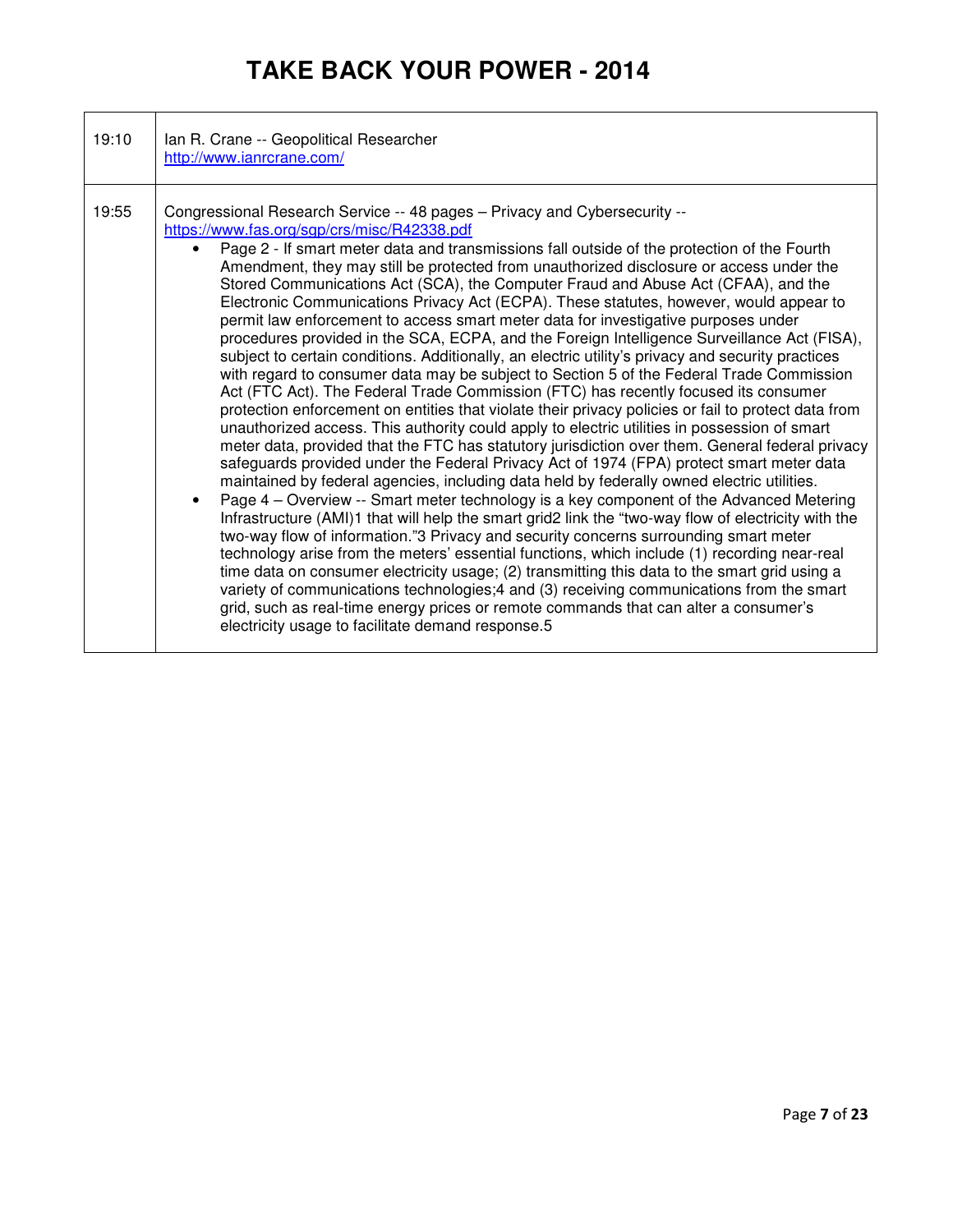| 20:30 | California Utility selling data to third parties --                                                                                                                                                                                                                                                                                                                                                                                                                                                                                                                                                                                                                                                                                                                                                                                                            |
|-------|----------------------------------------------------------------------------------------------------------------------------------------------------------------------------------------------------------------------------------------------------------------------------------------------------------------------------------------------------------------------------------------------------------------------------------------------------------------------------------------------------------------------------------------------------------------------------------------------------------------------------------------------------------------------------------------------------------------------------------------------------------------------------------------------------------------------------------------------------------------|
|       | TBYP -- 4) Is it true that my energy use information will be sold to third-party vendors in order to<br>market products or track my activities in some way?<br>Answer: Yes. The California Public Utilities Commission has stated on the record that they<br>look forward to the business opportunities that will come from selling our personal energy use<br>data.<br>Sept 2010 -- http://www.emeter.com/smart-grid-watch/2010/california-moves-to-<br>$\bullet$<br>protect-consumer-energy-data-privacy/<br>http://www.leginfo.ca.gov/pub/09-10/bill/sen/sb 1451-<br>$\bullet$<br>1500/sb 1476 cfa 20100628 112805 asm comm.html                                                                                                                                                                                                                            |
|       | $[EXTRA] -$                                                                                                                                                                                                                                                                                                                                                                                                                                                                                                                                                                                                                                                                                                                                                                                                                                                    |
|       | Senate Bill (SB) 1476 (Chapter 497, Statutes of 2010) http://www.leginfo.ca.gov/pub/09-<br>10/bill/sen/sb 1451-1500/sb 1476 bill 20100929 chaptered.html.                                                                                                                                                                                                                                                                                                                                                                                                                                                                                                                                                                                                                                                                                                      |
|       | CPUC - July 27, 2011 -- http://www.sgiclearinghouse.org/cybersecurity?q=node/4533&lb=1 --<br>$\bullet$<br>This document provides attachments of the decision of CPUC that adopts rules to protect the<br>privacy and security of customer data generated by Smart Meters concerning the usage of<br>electricity that are deployed by Pacific Gas and Electric Company (PG&E), Southern<br>California Edison Company (SCE), and San Diego Gas & Electric Company (SDG&E). The<br>rules adopted implement the protections ordered by Senate Bill (SB) 1476 (Chapter 497,<br>Statutes of 2010).                                                                                                                                                                                                                                                                   |
|       | TBYP provided - July 31, 2011 -- http://smartenergyportal.net/article/california-commission-<br>$\bullet$<br>adopts-rules-protect-privacy-and-security-customer-electricity-usage-d                                                                                                                                                                                                                                                                                                                                                                                                                                                                                                                                                                                                                                                                            |
|       | CDT - Center for Democracy and Technology -- Aug 16, 2011 -- https://cdt.org/insight/ca-puc-<br>$\bullet$<br>smart-grid-privacy-and-security-rules/ -- This decision adopts rules to protect the privacy and<br>security of customer data generated by Smart Meters concerning the usage of electricity that<br>are deployed by Pacific Gas and Electric Company (PG&E), Southern California Edison<br>Company (SCE), and San Diego Gas & Electric Company (SDG&E). The rules adopted<br>implement the protections ordered by Senate Bill (SB) 1476 (Chapter 497, Statutes of 2010).<br>The adopted rules are also consistent with other sections of the Public Utilities Code and past<br>Commission privacy policies. Attachment D, Rules Regarding Privacy and Security<br>Protections for Energy Usage Data, lists the adopted privacy and security rules. |
|       | CPUC - Dec 2011 Smart Grid report -- http://www.cpuc.ca.gov/NR/rdonlyres/3B475B48-<br>$\bullet$<br>58CF-4541-9ACE-<br>2EEA7B374336/0/SmartGridAnnualReporttotheGovernorandtheLegislature.pdf<br>Need to clarify what is explicitly/implicitly meant by the term "Pursuant".<br>$\circ$                                                                                                                                                                                                                                                                                                                                                                                                                                                                                                                                                                         |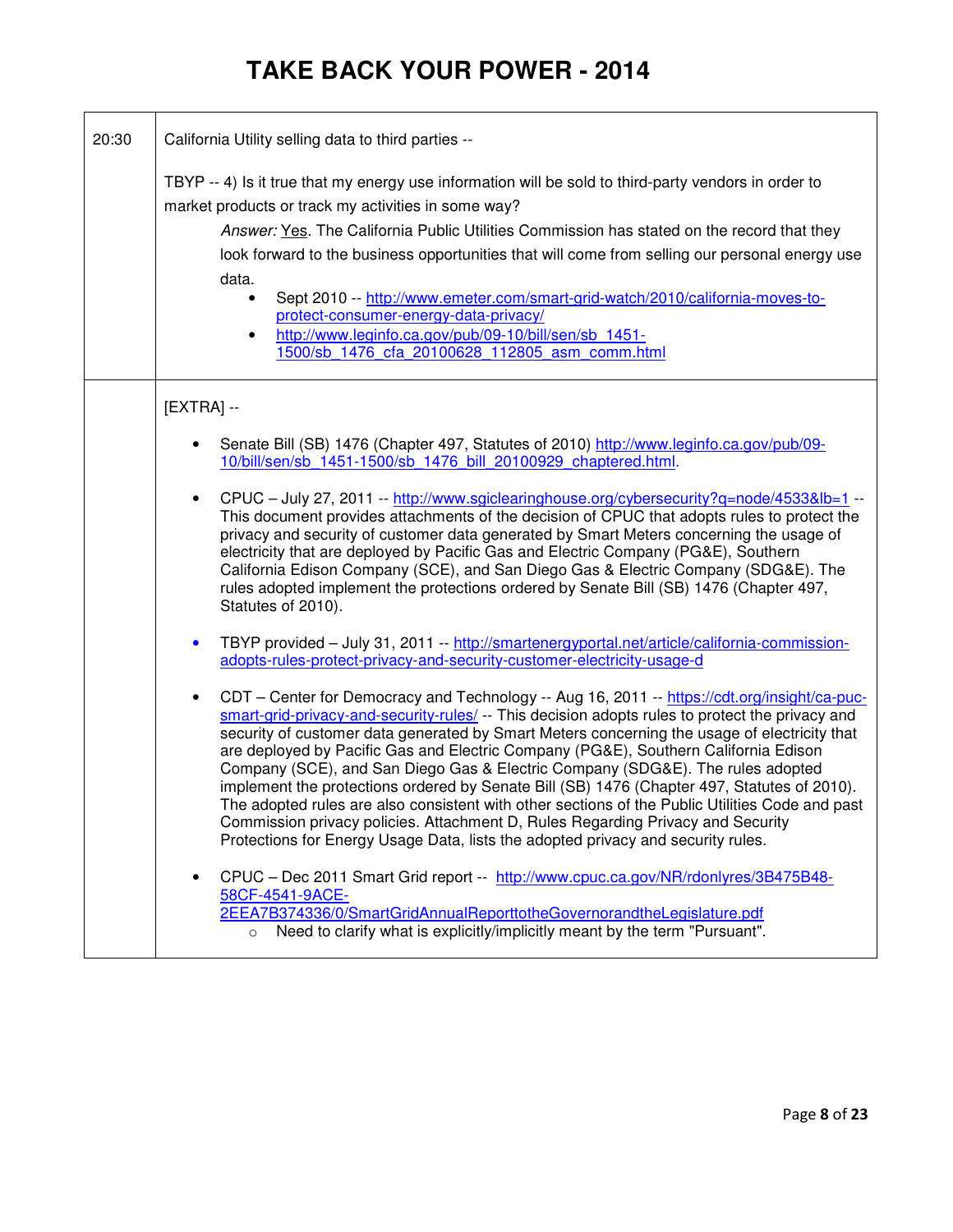| 21:50 | <b>SMART SPY STATE</b>                                                                                                                                                                                                                                                           |
|-------|----------------------------------------------------------------------------------------------------------------------------------------------------------------------------------------------------------------------------------------------------------------------------------|
|       | The Guardian / The Observer -- July 1, 2012 -- Energy smart meters are a threat to privacy<br>http://www.theguardian.com/environment/2012/jul/01/household-energy-trackers-threat-privacy                                                                                        |
|       | [TBYP 2013 DVD] -- The Age ITPRO - Sept 23, 2012 -- smart meter data shared far & wide<br>http://www.theage.com.au/it-pro/government-it/smart-meter-data-shared-far-and-wide-20120925-<br>26dvp.html                                                                             |
|       | [TBYP 2013 DVD] -- San Francisco Chronicle - June, 2013 - Is your smart meter spying on you?<br>http://blog.sfgate.com/energy/2013/06/20/is-your-smart-meter-spying-on-you/                                                                                                      |
| 22:10 | CIA Chief -- Spy through your dish washer<br>http://www.huffingtonpost.com/2012/03/15/cia-chief-smart-homes-spying n 1349810.html<br>http://www.wired.com/dangerroom/2012/03/petraeus-tv-<br>remote/?utm_source=feedburner&utm_medium=feed&utm_campaign=Feed%3A+wired%2Findex+%2 |
|       | 8Wired%3A+Index+3+%28Top+Stories+2%29%29                                                                                                                                                                                                                                         |
|       | [EXTRA] -- New York Times -- For Google, a Toehold Into Goods for a Home<br>http://www.nytimes.com/2014/01/14/technology/google-to-buy-nest-labs-for-3-2-<br>billion.html?hpw&rref=business& r=1                                                                                 |
|       | [TBYP 2013 DVD] -- Business Insider - June 13, 2013 -- there's a new bill to keep your TV (or XBOX)<br>from spying on you<br>http://www.businessinsider.com/bill-to-keep-tv-and-xbox-from-spying-2013-6                                                                          |
| 23:00 | CISPA - Cyber Intelligence Sharing and Protection Act<br>https://intelligence.house.gov/bill/cyber-intelligence-sharing-and-protection-act-2013                                                                                                                                  |
| 23:45 | CNET - US Give Big, Secret Push to Internet Surveillance<br>http://www.cnet.com/news/u-s-gives-big-secret-push-to-internet-surveillance/                                                                                                                                         |
| 24:45 | NSA Data Center -- Bluffdale, UT<br>http://nsa.gov1.info/utah-data-center/                                                                                                                                                                                                       |
| 26:10 | "until the technology gets better"                                                                                                                                                                                                                                               |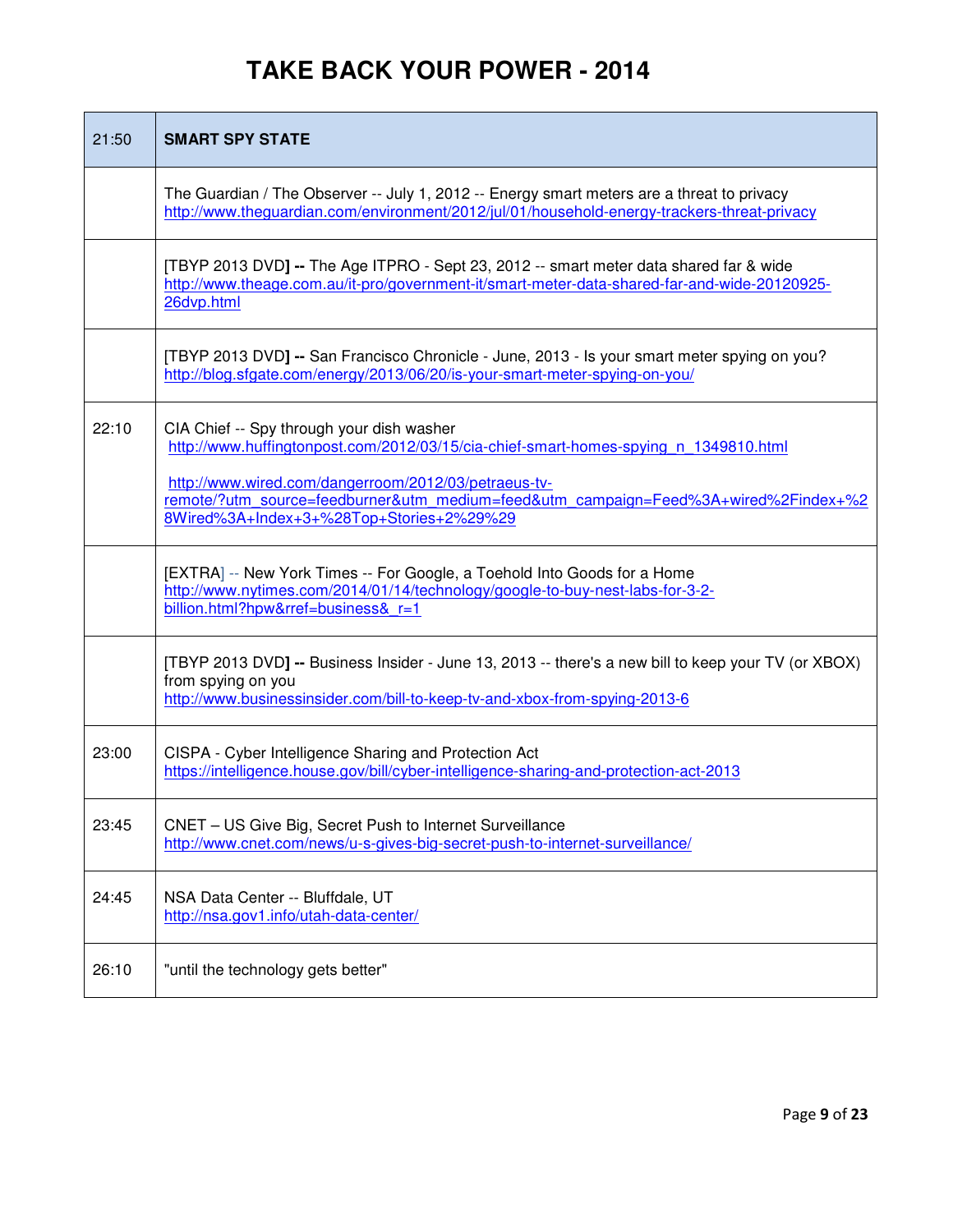| 27:00 | Jerry Day<br>http://www.freedomtaker.com/                                                                                                                                                                                                 |
|-------|-------------------------------------------------------------------------------------------------------------------------------------------------------------------------------------------------------------------------------------------|
| 28:30 | Cashless currency based on carbon credits                                                                                                                                                                                                 |
| 30:00 | <b>Scarcity and Control</b>                                                                                                                                                                                                               |
|       | Time-Of-Use Pricing (TOU) and Demand Response (DR)                                                                                                                                                                                        |
| 29:15 | Federation of American Scientists -- 5000+ alternative energy inventions<br>https://www.fas.org/                                                                                                                                          |
| 30:00 | Title 35.U.S.C. 181 -- Patents -- Secrecy of certain inventions and withholding a patent. refer to<br>Appendix L<br>http://www.gpo.gov/fdsys/granule/USCODE-2011-title35/USCODE-2011-title35-partll-chap17-<br>sec181/content-detail.html |
|       | [EXTRA] -- PROPONENT -- SmartGridNews -- http://www.smartgridnews.com/<br>http://www.smartgridnews.com/artman/publish/Technologies Metering/Latest-smart-meter-pushback-<br>Laws-to-prevent-meters-from-stealing-secrets-6405.html        |
| 32:30 | Radio Frequency Radiation (RFR)                                                                                                                                                                                                           |
| 33:30 | Paraphrase -- "it's not a smart meter. It's a radio-frequency meter."                                                                                                                                                                     |
| 35:15 | May 2011 -- Radio Frequency Radiation (RFR) - WHO / IARC class II b cancer causing carcinogenic<br>http://www.iarc.fr/en/media-centre/pr/2011/pdfs/pr208 E.pdf                                                                            |
| 35:40 | David O. Carpenter -- contributor to Biolnitiative Report 2012<br>2 min video -- http://www.youtube.com/watch?v=OfTi1J24AMo<br>http://marylandsmartmeterawareness.org/general-info/dr-david-carpenters-letter-to-bge/                     |
| 35:50 | CNW - TELBEC - Sept 24, 2012 - Health experts from 20 countries caution about smart meter risks<br>http://www.newswire.ca/en/story/1041159/health-experts-from-20-countries-caution-about-smart-<br>meter-risks                           |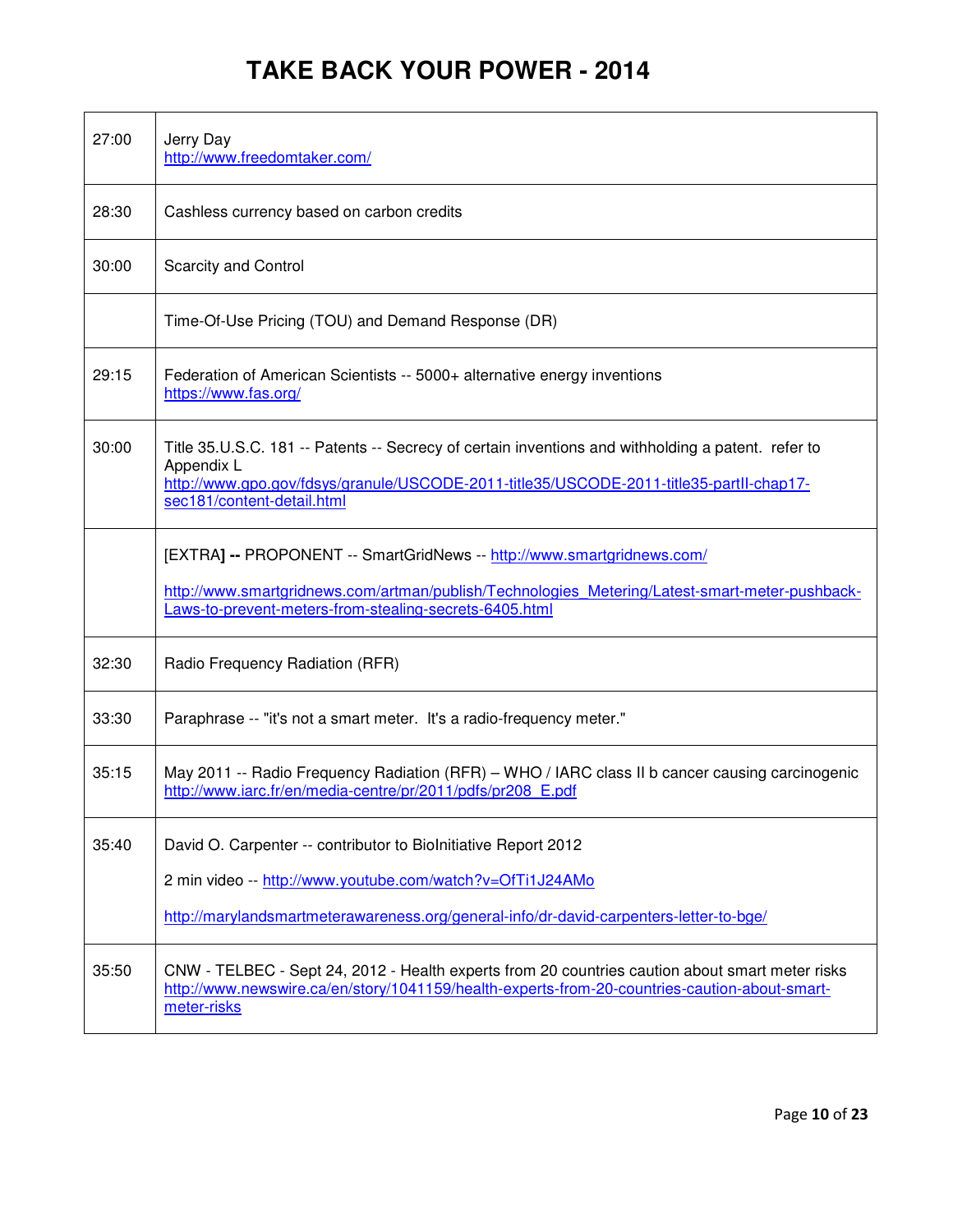|       | [mesh network] -- PG&E -- 14000 pulses / day -- Other smart meters 190000 pulses / day<br>http://www.bcuc.com/Documents/Proceedings/2012/DOC 32544 C6-4 JF-Submission-Kelowna.pdf                                                                                                                                                                                                                                                                                                                     |
|-------|-------------------------------------------------------------------------------------------------------------------------------------------------------------------------------------------------------------------------------------------------------------------------------------------------------------------------------------------------------------------------------------------------------------------------------------------------------------------------------------------------------|
| 36:40 | [EXTRA] -- A pulse duration [purportedly] is 4.5 milliseconds.                                                                                                                                                                                                                                                                                                                                                                                                                                        |
| 38:40 | aggregate meter -- [appears to be similar to a collector meter within a mesh network]                                                                                                                                                                                                                                                                                                                                                                                                                 |
| 38:15 | [EXTRA] -- GigaHertz Solutions -- high frequency<br>800 MHz-2.7 GHz -- \$250 - 1 μW/m <sup>2</sup> - 1999 μW/m <sup>2</sup><br><b>HF 32D</b><br>HF 35C 800 MHz-2.7 GHz -- \$400 - 1 $\mu$ W/m <sup>2</sup> - 1999 $\mu$ W/m <sup>2</sup> -- shown in this DVD<br>HFE 35C 27 MHz-2.5 GHz -- \$870 - 1 μW/m <sup>2</sup> - 1999 μW/m <sup>2</sup><br>http://www.gigahertz-solutions.com/en/Home.html<br>[NOTE -- All information above is to be used to increase one's personal awareness and an aid to |
|       | further investigation, but is not to be considered an endorsement for any product or for any personal<br>action.]                                                                                                                                                                                                                                                                                                                                                                                     |
| 39:00 | Dancing Aphids reacting to airport radar 14 miles away.                                                                                                                                                                                                                                                                                                                                                                                                                                               |
|       | http://www.youtube.com/watch?v=018C2oG2Rcs                                                                                                                                                                                                                                                                                                                                                                                                                                                            |
|       | "Exploring the Spectrum" -- Dr. John Nash Ott                                                                                                                                                                                                                                                                                                                                                                                                                                                         |
|       | Chart -- microwave power density: health effects vs safety standard                                                                                                                                                                                                                                                                                                                                                                                                                                   |
|       | 7.93 µW/cm <sup>2</sup> -- one foot from single smart meter -- Electric Power Institute - Dec 2010                                                                                                                                                                                                                                                                                                                                                                                                    |
|       | 19.8 $\mu$ W/cm <sup>2</sup> -- 2-4 feet from bank of 12 smart meters -- Healthy Homes Consulting Inc -- Nov<br>2011                                                                                                                                                                                                                                                                                                                                                                                  |
|       | 600 - 1000 µW/cm <sup>2</sup> -- Safety Limit for US and Canada -- based on 1960's review of thermo<br>effect                                                                                                                                                                                                                                                                                                                                                                                         |
|       | Also refer to Daniel Hirsch<br>http://www.committeetobridgethegap.org/pdf/110212 RFrad comments.pdf                                                                                                                                                                                                                                                                                                                                                                                                   |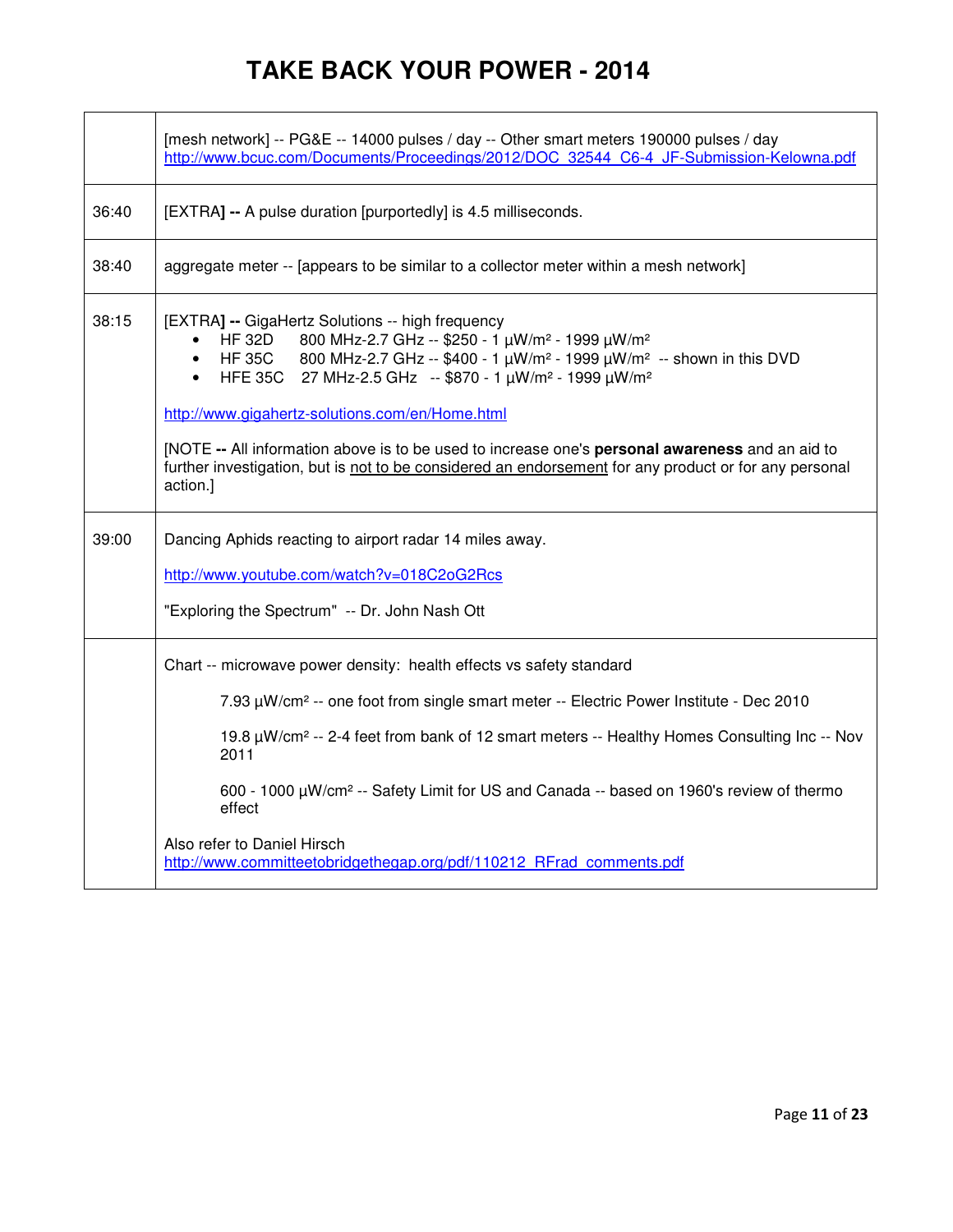| 42:15 | FCC - Aug 1997 -- 84 pages - Compliance FCC Guidelines Biological Effects RF EMF<br>http://transition.fcc.gov/Bureaus/Engineering Technology/Documents/bulletins/oet65/oet65.pdf                                                                                                               |
|-------|------------------------------------------------------------------------------------------------------------------------------------------------------------------------------------------------------------------------------------------------------------------------------------------------|
|       | Limit to General Public -- Power Density (mW/cm <sup>2</sup> ) for F-range of 300-1500 MHz = $F/1500$<br>For example 900 MHz -- 900/1500 = 0.6 mW/cm <sup>2</sup> = 600 uW/cm <sup>2</sup>                                                                                                     |
|       | Limit to General Public -- Power Density (mW/cm <sup>2</sup> ) for F-range of 1500-100,000 MHz = 1.0<br>For example 2.4 GHz -- 1.0 mW/cm <sup>2</sup> = $1000 \mu W/cm^2$                                                                                                                      |
|       | [EXTRA] -- Current Guidelines, including 600 microWatts / square centimeter, are NOT acceptable;<br>Guidelines should be significantly lower -- 3000 times lower -- 0.2 microWatts / square centimeter.                                                                                        |
|       | 600 - 1000 $\mu$ W/cm <sup>2</sup> -- 30min-TimeAvg Safety Limit for US & Canada -- 1960's review of thermo effect                                                                                                                                                                             |
|       | 0.1 µW/cm <sup>2</sup> -- Biolnit 2007 recommended precautionary limit for cumulative outdoor RFR exposure                                                                                                                                                                                     |
|       | $0.0003 - 0.0006 \mu W/cm^2 -$ Biolnit 2012 reasonable precautionary action level for chronic exposure to<br>pulsed RFR                                                                                                                                                                        |
|       | Slide footnote sighted -- http://www.powerwatch.org.uk/science/intguidance.asp                                                                                                                                                                                                                 |
|       | The main international guidance comes from the International Commission on Non-Ionizing Radiation<br>Protection (ICNIRP). These levels apply in most of Europe.                                                                                                                                |
| 42:50 | <b>SMART HEALTH DAMAGE</b>                                                                                                                                                                                                                                                                     |
| 44:15 | Naval Medical Research Institute -- MF12.524.015-0004B, Report No. 2, revised. 106 pp. -- Zorach<br>R. Glaser - 1971 report and 1972 report<br>https://openlibrary.org/works/OL10949003W/Bibliography of reported biological phenomena (effec<br>ts) and clinical manifestations attributed to |
| 45:00 | 8 min video -- Smart meter effecting heart pacemaker --<br>http://www.youtube.com/watch?v=BRDhogkdxW4                                                                                                                                                                                          |
|       | [TBYP 2013 DVD] -- Dirty Electricity -- Eric Windheim -- GS meter<br>4 min video - http://www.youtube.com/watch?v=LotupK7lQBs                                                                                                                                                                  |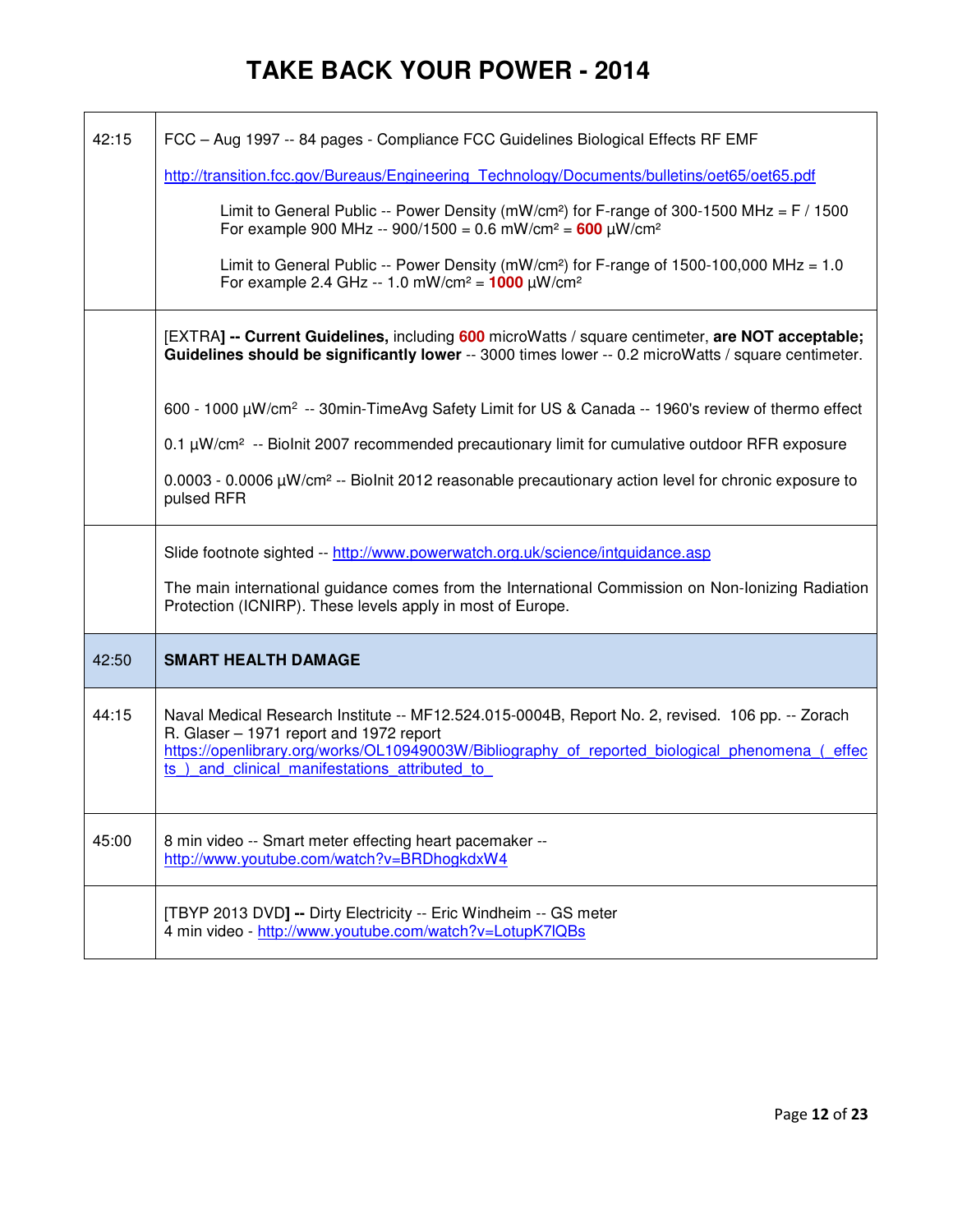| 46:50 | Switch mode power supply (SMPS)                                                                                                                                                                                                                                                                                                                                                                                                                                                                             |
|-------|-------------------------------------------------------------------------------------------------------------------------------------------------------------------------------------------------------------------------------------------------------------------------------------------------------------------------------------------------------------------------------------------------------------------------------------------------------------------------------------------------------------|
| 49:30 | BC Hydro - Salt Spring Island - installation of a "regular digital meter"                                                                                                                                                                                                                                                                                                                                                                                                                                   |
|       | Oct, 2012 - http://saltspringexchange.com/2012/10/21/are-smart-meters-coming-to-salt-spring/                                                                                                                                                                                                                                                                                                                                                                                                                |
|       | Aug, 2013 -- http://www.osoyoostimes.com/saltspring-island-woman-launches-class-action-lawsuit-<br>over-smart-meters/                                                                                                                                                                                                                                                                                                                                                                                       |
|       | Comment from an Opponent of smart meter deployment - In this example, the meter is purported to<br>not be a smart meter at this time. While this statement may be accurate, this statement is misleading.<br>At the time the smart meter deployment is complete and meter is fully functional, then the advanced<br>metering infrastructure (AMI) meter will be a smart meter with 2 transmit sources: M2G -- smart meter<br>to smart grid (e.g. utility company) and M2A - smart meter to smart appliance. |
| 51:30 | As you watch the DVD, count how often the monitoring meter makes an audible sound.                                                                                                                                                                                                                                                                                                                                                                                                                          |
|       | [EXTRA] -- Do the Math -- GigaHertz Solutions meter was audibly pinging every 5.5 seconds                                                                                                                                                                                                                                                                                                                                                                                                                   |
|       | 99.9% inactive = $0.1\%$ active<br>0.1% duty cycle                                                                                                                                                                                                                                                                                                                                                                                                                                                          |
|       | 0.1% of 86400 sec / day = 86.4 sec / day<br>1.44 min / day                                                                                                                                                                                                                                                                                                                                                                                                                                                  |
|       | (1 pulse / 5 mSec) * (1000 mSec / sec) * (86.4 sec / day)<br>17,280 pulses / day                                                                                                                                                                                                                                                                                                                                                                                                                            |
|       | $(17,280 \text{ pulses} / \text{day}) / (86400 \text{ sec} / \text{day})$<br>1 pulse every 5 seconds                                                                                                                                                                                                                                                                                                                                                                                                        |
| 53:15 | Bees - Colony Collapse Disorder - or- Smart Meter                                                                                                                                                                                                                                                                                                                                                                                                                                                           |
|       | [TBYP 2013 DVD] -- Dutch court overturns cell permit on concerns for bees -- Nov, 2012<br>http://www.telecompaper.com/news/dutch-court-overturns-cell-permit-on-concern-for-bees--906102                                                                                                                                                                                                                                                                                                                    |
| 53:40 | Book -- "Bees, Birds and Mankind - Destroying Nature by 'Electrosmog'" -- Ulrich Warnke                                                                                                                                                                                                                                                                                                                                                                                                                     |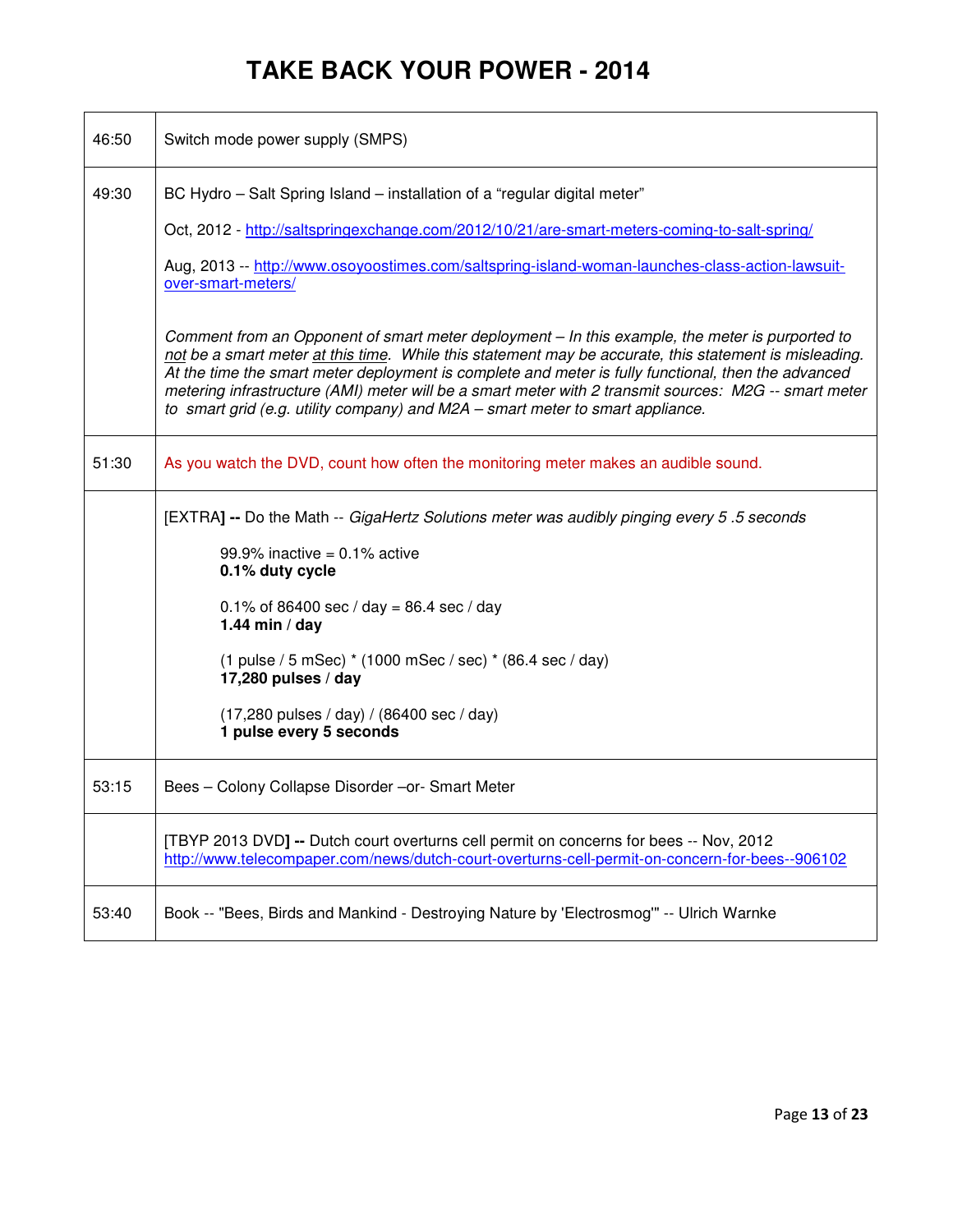|       | [EXTRA] -- http://www.bioinitiative.org/<br>In 2007, the BioInitiative Working Group reviewed 30 years of scientific studies documenting bio-<br>effects and adverse health effects from these electromagnetic field (EMF) exposures. It concluded that<br>"the existing public safety limits are inadequate." The newly published 2012 Bioinitiative report written<br>by 29 independent scientists from around the world says the situation is much worse than thought in<br>2007.<br>600 - 1000 µW/cm <sup>2</sup> -- 30min-TimeAvg Safety Limit for US & Canada -- 1960's review of thermo effect |
|-------|-------------------------------------------------------------------------------------------------------------------------------------------------------------------------------------------------------------------------------------------------------------------------------------------------------------------------------------------------------------------------------------------------------------------------------------------------------------------------------------------------------------------------------------------------------------------------------------------------------|
|       | 0.1 µW/cm <sup>2</sup> -- Biolnit 2007 recommended precautionary limit for cumulative outdoor RFR exposure                                                                                                                                                                                                                                                                                                                                                                                                                                                                                            |
|       | $0.0003$ - 0.0006 $\mu$ W/cm <sup>2</sup> -- Biolnit 2012 reasonable precautionary action level for chronic exposure to<br>pulsed RFR                                                                                                                                                                                                                                                                                                                                                                                                                                                                 |
| 55:30 | Blood tests -- inflammatory markers:                                                                                                                                                                                                                                                                                                                                                                                                                                                                                                                                                                  |
|       | TGF-beta 1 - increase -- http://en.wikipedia.org/wiki/TGF beta 1                                                                                                                                                                                                                                                                                                                                                                                                                                                                                                                                      |
|       | MMP-9 - increase -- http://en.wikipedia.org/wiki/MMP9                                                                                                                                                                                                                                                                                                                                                                                                                                                                                                                                                 |
|       | Copper – increase -- http://lpi.oregonstate.edu/fw08/copper.html                                                                                                                                                                                                                                                                                                                                                                                                                                                                                                                                      |
|       | HSP - heat stress/shock proteins -- http://apps.fcc.gov/ecfs/document/view?id=7520940054                                                                                                                                                                                                                                                                                                                                                                                                                                                                                                              |
| 56:50 | Dark field microscopy<br>2 min video -- http://www.youtube.com/watch?v=Mg21897IW 4                                                                                                                                                                                                                                                                                                                                                                                                                                                                                                                    |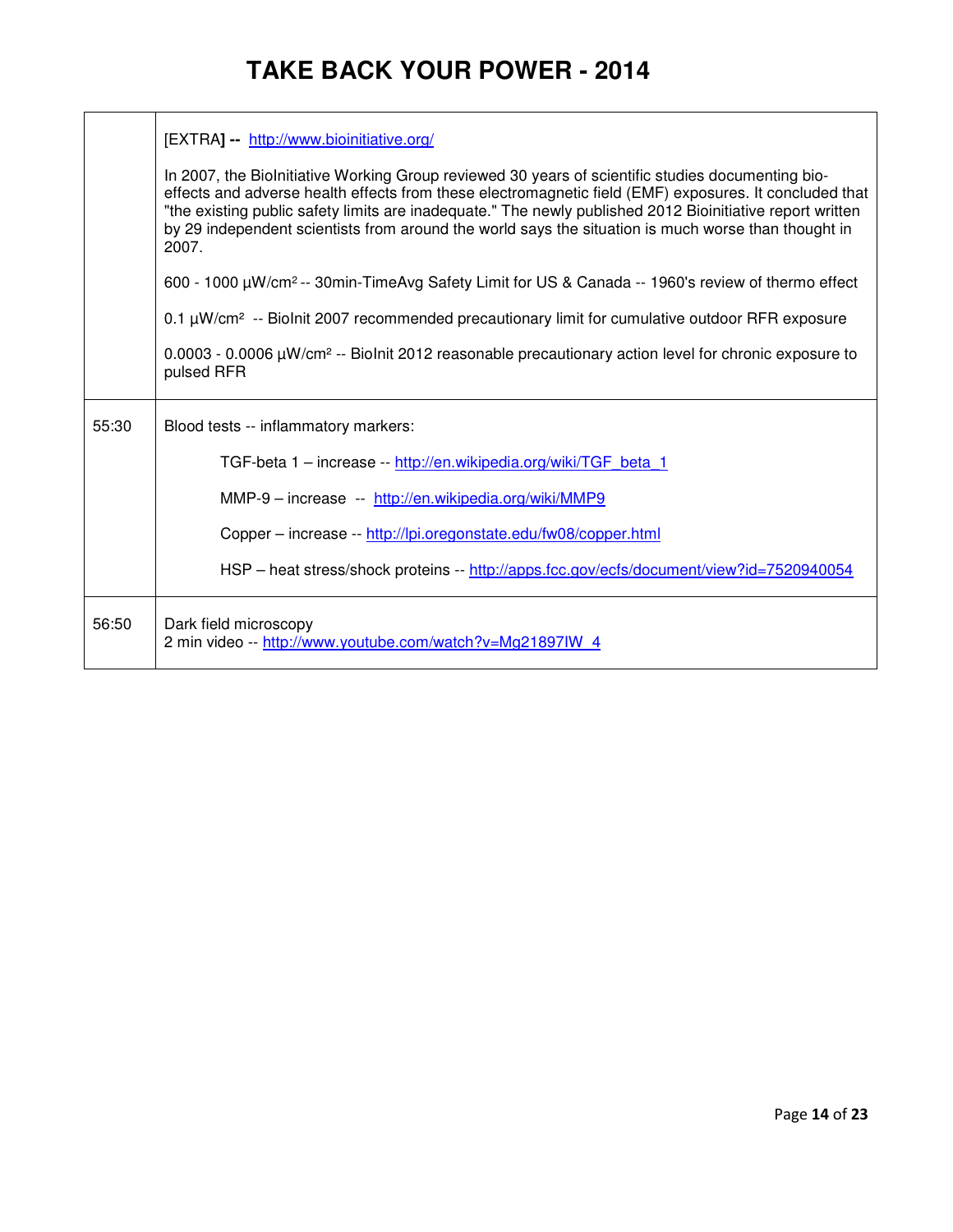| 59:40   | Dider Bellens doesn't like Wi-Fi waves                                                                                                                                                                                                                                                                                                                                                                                                                                                                                                                                                    |
|---------|-------------------------------------------------------------------------------------------------------------------------------------------------------------------------------------------------------------------------------------------------------------------------------------------------------------------------------------------------------------------------------------------------------------------------------------------------------------------------------------------------------------------------------------------------------------------------------------------|
|         | http://stopsmartmeters.org.uk/belgacom-chief-does-not-like-the-wi-fi-and-says-mobile-phone-signals-<br>are-dangerous/                                                                                                                                                                                                                                                                                                                                                                                                                                                                     |
|         | http://www.robindestoits.org/SCOOP-Didier-Bellens-le-patron-de-Belgacom-operateur-Belge-n-aime-<br>pas-les-ondes-Wi-Fi-et-affirme-que-le-GSM-est a1853.html<br>BING translation - The patron of Belgacom is not a junkie of the Wi - Fi mode in the high tower<br>of the telecom operator. The 27th floor, intended for the direction, runs therefore this<br>technology that allows access to wireless Internet and broadband. The decision surprised only<br>halfway, when knows that Didier Bellens, also encouraged its interlocutors to call it on its fixed<br>line and not its GSM |
|         | See also: VIDEO: "mobile phone: towards a European directive against waves?" + the boss of<br>Belgacom (Belgium) cut Wi - fi on its floor and limited its use of the mobile phone! -BFM - TV -<br>05/12/2012 (with mention of the journalist on the disconnection of the Wi - fi by Didier<br>Bellens).                                                                                                                                                                                                                                                                                   |
|         | http://www.robindestoits.org/Didier-Bellens-le-boss-de-Belgacom-operateur-Belge--explique-que-le-<br>GSM-c-est-dangereux-Sudpresse-25-11-2011 a1852.html<br>BING translation - The generally, a boss criticizes never the product it sells. Even more when<br>it is regularly targeted by studies on its possible harmfulness.                                                                                                                                                                                                                                                            |
|         | But this basic rule of commerce, Didier Bellens has visibly what to do! The man who is the<br>head of Belgacom and therefore of Proximus, initiated Tuesday of schoolchildren about the<br>dangers of the Internet, in the charming company of Justine Henin. An initiative established<br>with the Child Focus and Microsoft partnership.                                                                                                                                                                                                                                                |
|         | And when a child asks him about the dangers of cell phone, the boss of the first operator of<br>GSM in the country do not go by four paths: he explains to the children of the school's Center<br>of Woluwe-Saint-Pierre GSM, it is wrong and dangerous for health                                                                                                                                                                                                                                                                                                                        |
|         | "" During the day, it is best to use a headset, as GSM, ca chauffe ", he first explained." Waves<br>are dangerous. At night, it is better to cut it. If you use your phone as an alarm clock, you must<br>also turn it off."                                                                                                                                                                                                                                                                                                                                                              |
| 1:00:00 | NOIDA to relocate 300 mobile towers - June 2013<br>http://www.dailypioneer.com/city/noida-to-relocate-300-mobile-towers.html                                                                                                                                                                                                                                                                                                                                                                                                                                                              |
| 1:00:30 | Cactus Cellular tower in Arizona - Aug 2012<br>http://twistedsifter.com/2012/08/examples-of-cell-phone-tower-disguises/                                                                                                                                                                                                                                                                                                                                                                                                                                                                   |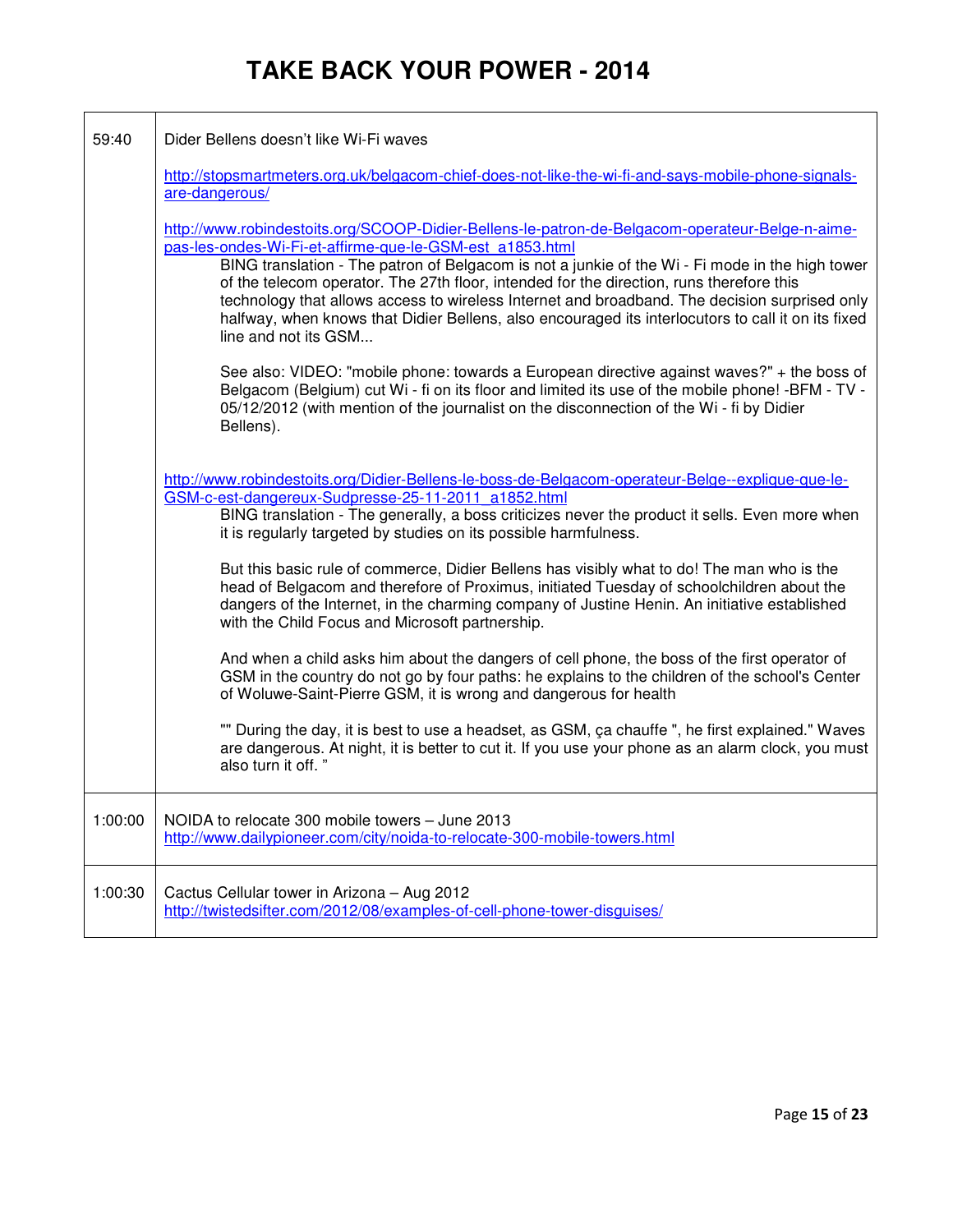|                                                                                                                                           | [TBYP 2013 DVD] -- Andrew Goldworthy                                                                                                                                                                                                                                                                                                                                                                                                                                                                                                                                                                                                                                                                                                                                                                                                                                                        |  |  |
|-------------------------------------------------------------------------------------------------------------------------------------------|---------------------------------------------------------------------------------------------------------------------------------------------------------------------------------------------------------------------------------------------------------------------------------------------------------------------------------------------------------------------------------------------------------------------------------------------------------------------------------------------------------------------------------------------------------------------------------------------------------------------------------------------------------------------------------------------------------------------------------------------------------------------------------------------------------------------------------------------------------------------------------------------|--|--|
|                                                                                                                                           | Electromagnetic Fields and Health -- http://www.hese-project.org/hese-<br>uk/en/papers/emf health summary0109.pdf                                                                                                                                                                                                                                                                                                                                                                                                                                                                                                                                                                                                                                                                                                                                                                           |  |  |
|                                                                                                                                           | The Dangers of Electromagnetic Smog -- http://www.hese-project.org/hese-<br>uk/en/papers/electrosmog_dangers.pdf                                                                                                                                                                                                                                                                                                                                                                                                                                                                                                                                                                                                                                                                                                                                                                            |  |  |
| The Biological Effects of Weak Electromagnetic Fields -- http://www.hese-project.org/hese-<br>uk/en/papers/goldsworthy bio weak em 07.pdf |                                                                                                                                                                                                                                                                                                                                                                                                                                                                                                                                                                                                                                                                                                                                                                                                                                                                                             |  |  |
|                                                                                                                                           | <b>PROPOSED SOLUTIONS</b><br>Page 21 -- "However, we can make this radiation much less biologically active. There<br>are at least two ways to do this. The first was devised, tested, and patented by<br>Theodore Litovitz working at the Catholic University of America in the 1990s. All you<br>have to do is to add low frequency electromagnetic [random] noise to the signal."<br>Page 22 -- "While Litovitz's method might protect the user from the radiation, because<br>$\bullet$<br>magnetic fields dissipate rapidly as you move away from the source, they may not<br>protect other people nearby, who are out of range of the protective random field."<br>Page 22 -- "[Andrew Goldworthy's] Balanced Signal Technology  involves<br>transmitting two complementary mirror image signals on different carrier frequencies;<br>i.e. when one has a pulse, the other has a gap." |  |  |
| 1:01:00                                                                                                                                   | Jerry L Phillips (courtesy Public Exposure)<br>http://www.researchgate.net/profile/Jerry Phillips/                                                                                                                                                                                                                                                                                                                                                                                                                                                                                                                                                                                                                                                                                                                                                                                          |  |  |
| 1:01:30                                                                                                                                   | Henry Lai - contributor to Biolnitiative Report 2012                                                                                                                                                                                                                                                                                                                                                                                                                                                                                                                                                                                                                                                                                                                                                                                                                                        |  |  |
|                                                                                                                                           | RF research: Does funding matter                                                                                                                                                                                                                                                                                                                                                                                                                                                                                                                                                                                                                                                                                                                                                                                                                                                            |  |  |
|                                                                                                                                           | Non-Industry studies - harmful - 70% n=96 no effect 30% n=41                                                                                                                                                                                                                                                                                                                                                                                                                                                                                                                                                                                                                                                                                                                                                                                                                                |  |  |
|                                                                                                                                           | Industry Studies --<br>harmful - 32% n=27 no effect 68% n=57                                                                                                                                                                                                                                                                                                                                                                                                                                                                                                                                                                                                                                                                                                                                                                                                                                |  |  |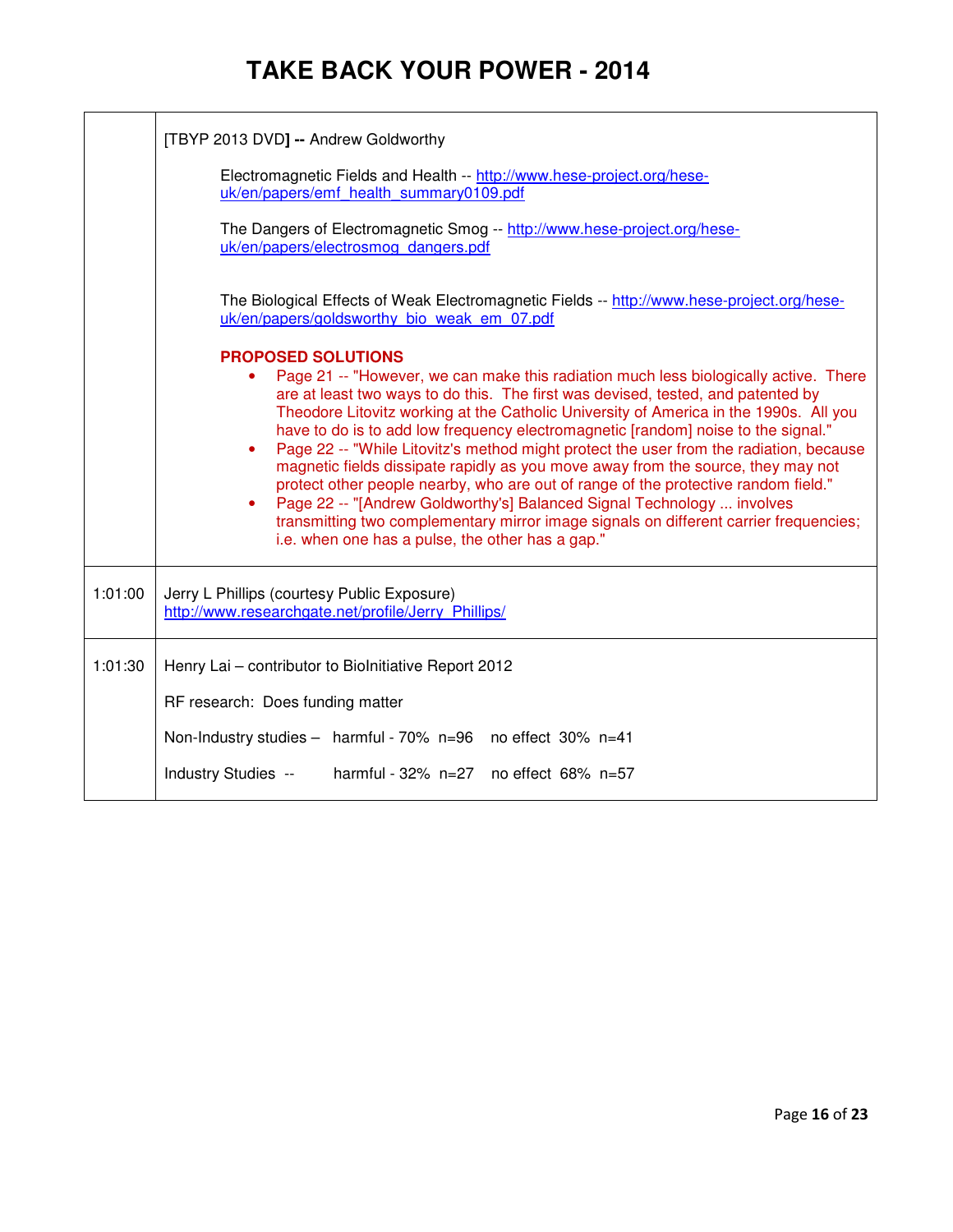| 1:02:50 | Exponent Inc. - represented tobacco industry<br>http://en.wikipedia.org/wiki/Exponent (consulting firm)<br>http://articles.latimes.com/2010/feb/18/business/la-fi-toyota-exponent18-2010feb18                                                                                                               |  |
|---------|-------------------------------------------------------------------------------------------------------------------------------------------------------------------------------------------------------------------------------------------------------------------------------------------------------------|--|
|         |                                                                                                                                                                                                                                                                                                             |  |
| 1:03:15 | "Doubt is our product, since it is the best means of competing with the body of fact that exists in the<br>mind of the general public" - Brown & Williamson Tobacco Corp - 1969                                                                                                                             |  |
| 1:03:30 | Telecommunication Act 1996 - Sec 704<br>http://www.mttlr.org/volthree/mclaren_art.html                                                                                                                                                                                                                      |  |
| 1:04:20 | STOP - Smart Grid Advancement Act 2013 - HR 2685<br>Smart Grid Advancement Act 2013 - HR 2685 https://www.govtrack.us/congress/bills/113/hr2685/text<br>Note -- RED highlight added for emphasis                                                                                                            |  |
|         |                                                                                                                                                                                                                                                                                                             |  |
|         | 2. Definition section                                                                                                                                                                                                                                                                                       |  |
|         | $\circ$ (6) Peak demand reduction<br>(A) diminishing the end-use requirements for electricity                                                                                                                                                                                                               |  |
|         | 3. Assessment of Smart Grid cost effectiveness in products<br>$\bullet$<br>(B) The products were utilized in an electricity utility service area which had Smart<br>$\Omega$<br>Grid capability and ordered customers rate or program incentives to use the products.                                       |  |
|         | 5. Smart Grid peak demand reduction goals<br>(b) Baselines<br>$\Omega$<br>(3) The Secretary, in consultation with the Commission, the Administrator,<br>and the North American Electric Reliability Corporation, shall develop a<br>system and rules for measurement and verification of demand reductions. |  |
|         | Also refer to HR 2208 - 2011                                                                                                                                                                                                                                                                                |  |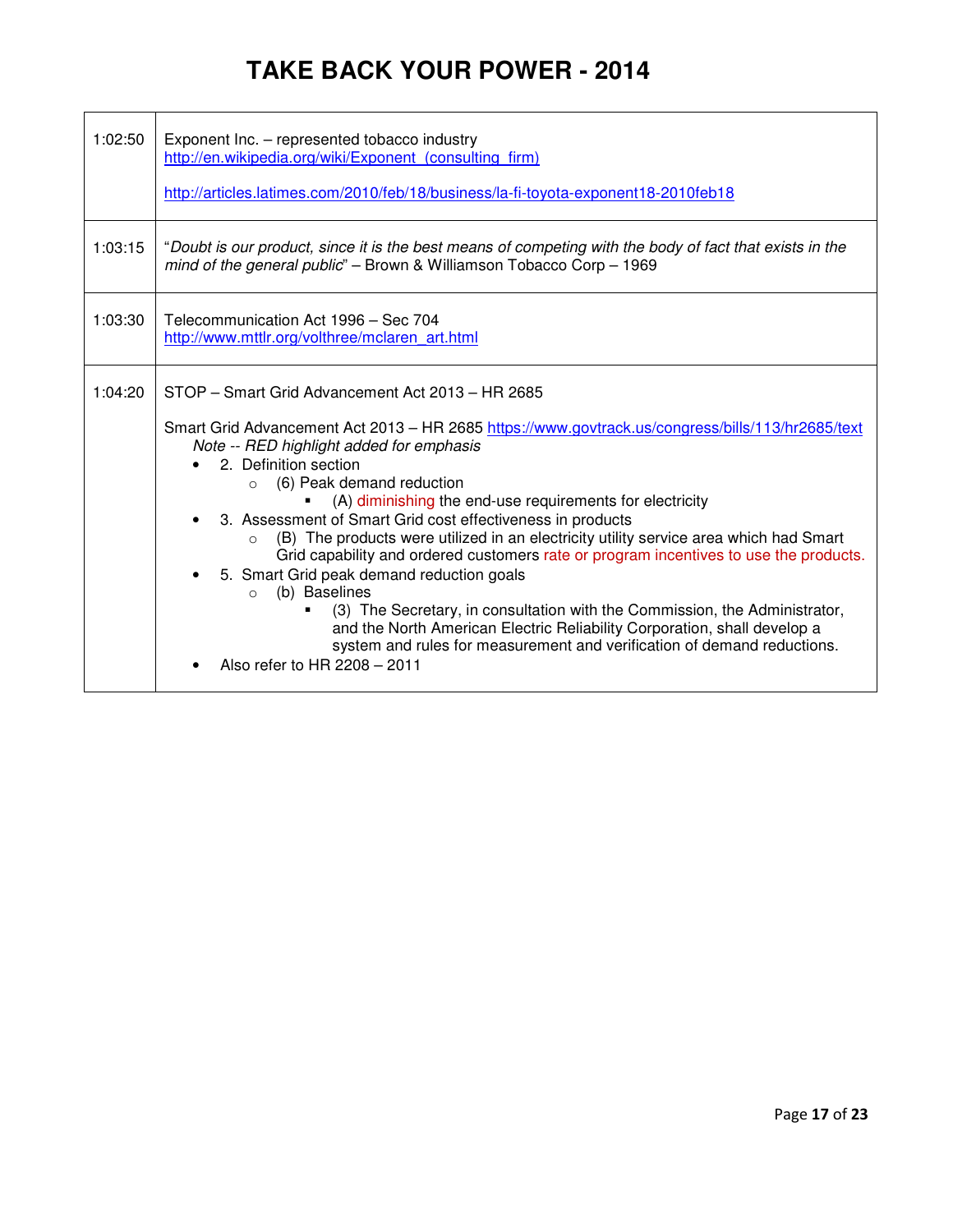| 1:05:20 | Cancer clusters<br>Google - cancer clusters -- http://clusteralliance.org/clusters/                                                                                                                                                                                   |
|---------|-----------------------------------------------------------------------------------------------------------------------------------------------------------------------------------------------------------------------------------------------------------------------|
|         | [EXTRA] -- http://www.antennasearch.com/default.asp<br>a map and list of towers and antennas within a 4 mile radius of a street address                                                                                                                               |
|         | [EXTRA] -- http://www.cellreception.com/towers/<br>a map and list of cell towers                                                                                                                                                                                      |
|         | [EXTRA] -- http://www.magdahavas.com/<br>Magda Havas<br>Awareness -- Smart Meters; emphasizing EMF and EHS<br>Co-author of the book Public Health SOS                                                                                                                 |
|         | [EXTRA] -- http://www.sammilham.com/<br>Samuel Milham<br>Author - Dirty Electricity - $2^{nd}$ edition<br>Papers on correlation between diseases and electrification                                                                                                  |
| 1:09:30 | Naperville, IL - 20111117 - http://chicago.cbslocal.com/tag/kim-bendis/<br>20130123 Kim Bendis and Jennifer Stahl, stay-at-home moms arrested<br>20130205 Jerry Schilling speaks before the City Council<br>20140218 charges of "attempted eavesdropping" are dropped |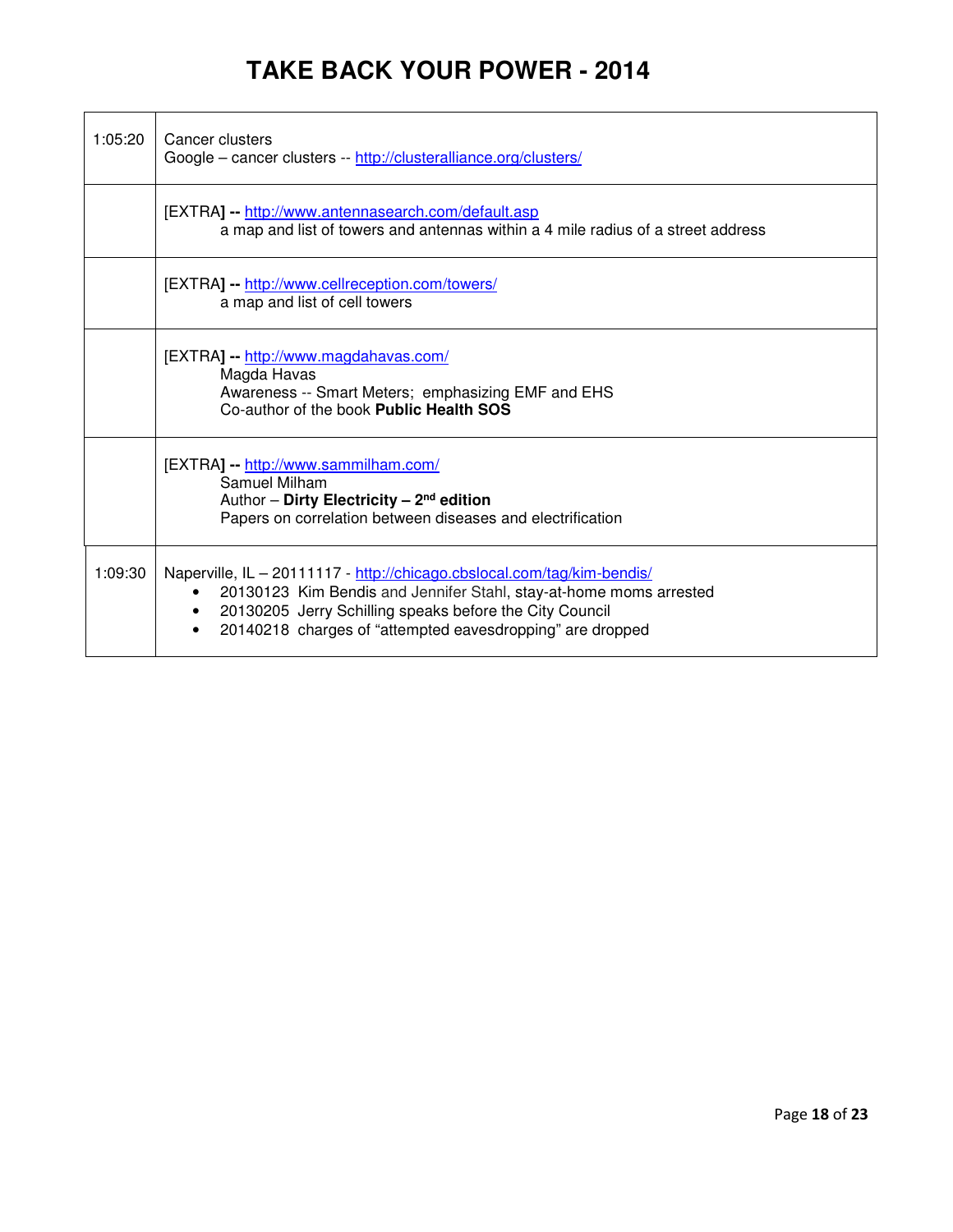| 1:14:30 | <b>SMART EXTORTION</b>                                                                                                                                                                                                                                                                                                                                                                                                                                                                                                                                                                                                                                                                                                                                                                                                                                                                                                            |
|---------|-----------------------------------------------------------------------------------------------------------------------------------------------------------------------------------------------------------------------------------------------------------------------------------------------------------------------------------------------------------------------------------------------------------------------------------------------------------------------------------------------------------------------------------------------------------------------------------------------------------------------------------------------------------------------------------------------------------------------------------------------------------------------------------------------------------------------------------------------------------------------------------------------------------------------------------|
| 1:15:30 | Cautions about IMPLIED CONSENT                                                                                                                                                                                                                                                                                                                                                                                                                                                                                                                                                                                                                                                                                                                                                                                                                                                                                                    |
|         | [EXTRA] -- Implied Consent. That manifested by signs, actions, or facts, or by inaction or silence,<br>which raise a presumption or inference that the consent has been give. An inference arising from a<br>course of conduct or relationship between the parties, in which there is mutual acquiescence or a lack<br>of objection under circumstances signifying assent. -- Black's Law Dictionary - Sixth edition                                                                                                                                                                                                                                                                                                                                                                                                                                                                                                              |
|         | [EXTRA] -- Freedom of Information Act. The Freedom of Information Act (5 U.S.C.A. 552) provides<br>for making information held by Federal agencies available to the public unless it comes within one of<br>the specific categories of matters exempt from public disclosure. Virtually all agencies of the<br>executive branch of the Federal Government have issued regulations to implement the Freedom of<br>Information Act. These regulations inform the public where certain types of information may be<br>readily obtained, how other information may be obtained on request, and what internal agency<br>appeals are available if a member of the public is refused requested information. This Act is designed<br>to prevent abuse of discretionary power of federal agencies by requiring then to make public certain<br>information about their workings and work product. -- Black's Law Dictionary - Sixth edition |
|         | [EXTRA] -- Bait and switch. A deceptive sales practice. Such tactic usually involves advertising a<br>low-priced product to lure customers to a store, then inducing them to buy higher-priced models by<br>failing to stock sufficient quantities of the lower-priced item to satisfy demand, or by disparaging the<br>less-expensive product. Such practices are prohibited by statute in most states. See Model Penal<br>Code 224.7(5). Tashof v T. T. C., 437 F.2d 707, 709. -- Black's Law Dictionary - Sixth edition                                                                                                                                                                                                                                                                                                                                                                                                        |
|         | [EXTRA] -- Deceptive advertising. False and misleading advertising. Advertisement which contains<br>any assertion, representation or statement of fact which is untrue or misleading.<br>Where the public are not cautious or watchful in their buying habits and are likely to be misled, the<br>legislature may require not only the absence of active deception in advertising, but also affirmative<br>measures to prevent misunderstanding. Com. v. Ferris, 305 Mass. 233, 23 N.E.2d 378. See, e.g.<br>Mass.G.L. c. 266, 91; 15 U.S.C.A. 52 et seq. -- Black's Law Dictionary - Sixth edition                                                                                                                                                                                                                                                                                                                                |
| 1:16:30 | "You're in a contract with the utility company. As soon as they change the terms of the contract, they<br>have to get consent."<br>"You have to agree to the terms or the contract is void."                                                                                                                                                                                                                                                                                                                                                                                                                                                                                                                                                                                                                                                                                                                                      |
| 1:19:20 | Renton reporter.com - Feb 27, 2013 -- Where have all the birds gone? -- Sound Publishing inc<br>http://www.rentonreporter.com/news/192319761.html                                                                                                                                                                                                                                                                                                                                                                                                                                                                                                                                                                                                                                                                                                                                                                                 |
| 1:19:40 | Greenwashing – [the cloaking an agenda with terms such as going-green and sustainability; similar to<br>whitewashing; similar to an illusionist's (or pickpocket's) use of a misdirect.]                                                                                                                                                                                                                                                                                                                                                                                                                                                                                                                                                                                                                                                                                                                                          |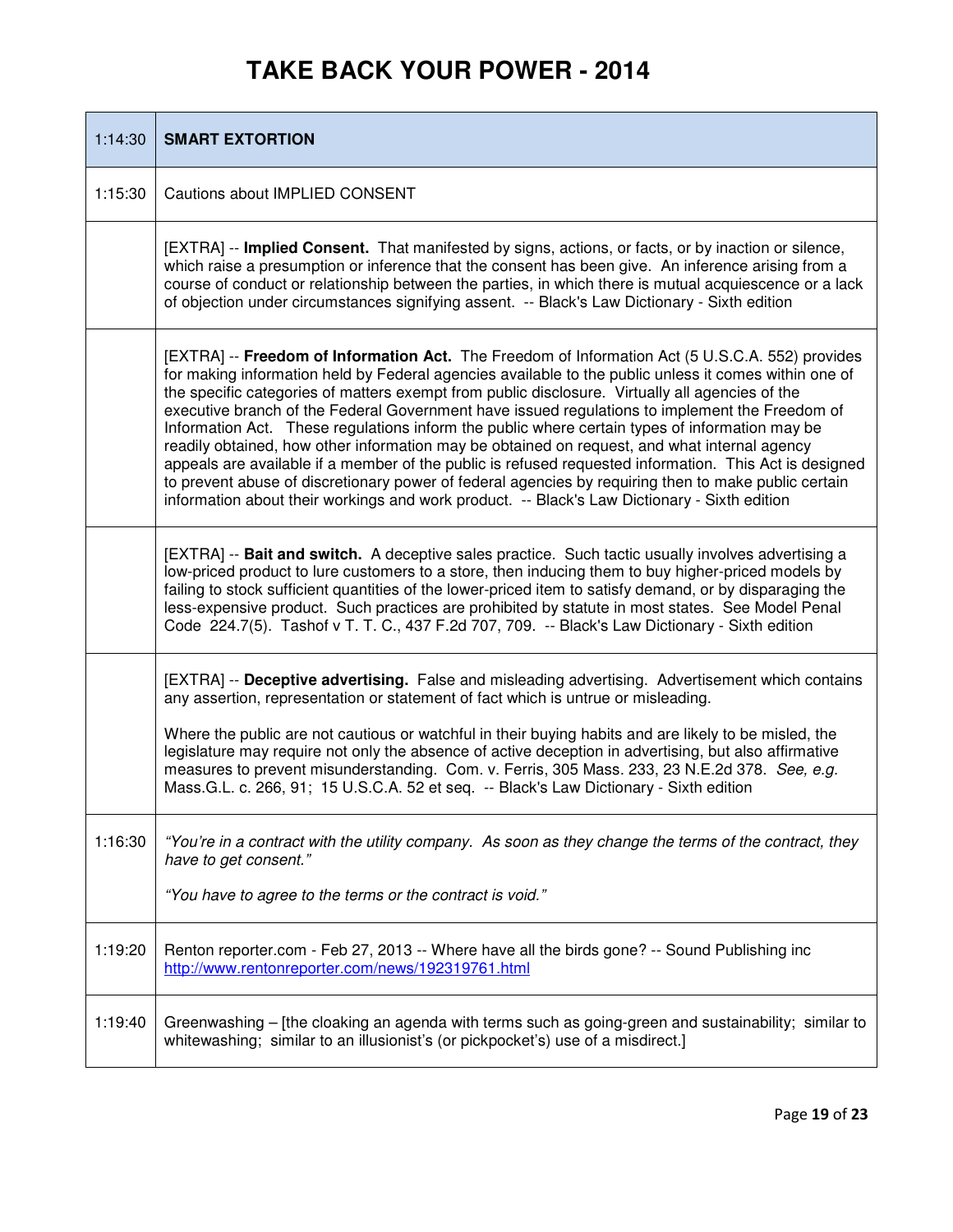| 1:21:00 | Jack Moore - Naperville, IL                                                     |
|---------|---------------------------------------------------------------------------------|
| 1:23:00 | I will not have one of these [smart meter or Opt-out meter] devices on my home! |
| 1:24:30 | The End                                                                         |

#### EXTRA

- **Atlas Struggled** -- If you get a chance read the book or view the movies.
- A State could meet the electrical demand reduction by having employers and employees move to another State.
- Perhaps one should inflate their short term (e.g.1, 2, or 3 years) demand so as to easily meet the pending reduction requirement and still meet one's existing needs.

(1) Resonance - Beings of Frequency (89 minutes)

http://vimeo.com/groups/document/videos/54189727

. Produced by James Russell of the U.K.

Focuses on cell towers and cell phones. [caveat -- a mention of evolution throughout]

-- at 6 min -- Schumann Resonance -- frequency of the earth -- 7.83 Hz identical to Human Alpha-Wave in the brain

-- at 8 min -- Rick Wever - "Electromagnetic fields of extremely low frequency have been shown at a high statistical level to influence human circadian rhythms."

- -- at 14 min -- Magnetic Fields
- -- at 15 min -- magnetic fields effecting bees
- -- at 19 min -- DECT phone, "miniature version of a mobile phone mast", effect on bees
- -- at 21 min -- Chryptochromes -- effects circadian rhythms and also bird navigation
- -- at 26 min -- some stats on decline bird and bee populations
- -- at 30 min -- electro-sensitivity

-- at 35 min -- Elaine Fox - Sussex experiment - RFR 10 min on & 10 min off

-- at 46 min -- grid built without testing; Gigahertz meter loud continuous sound; small village 70% effected

-- at 51 min -- comments regarding ICNIRP

-- at 54 min -- Nora Volkow -- glucose consumption within the brain activated by mobile phone

-- at 58 min -- Specific Absorption Rate (SAR) -- EU limit - 2W/kg; USA limit = 1.6 W/kg -- SAM head phantom "study of men and women of various ethnic origins, aged over 20 years, randomly selected among US Army personnel."

-- at 1:02 -- WHO -- carcinogenic - Group 2B -- Lennart Hardell research -- "[greater than or equal to] 10-years latency period seems to be a reasonable minimum period to indicate long-term carcinogenic risks"

-- 1:07 -- the right question -- "How does a mobile phone prevent the human body from curing cancer?" -- answer - Melatonin, which is "a natural antioxidant, a natural anti-cancer agent ... controls the sleep/wake cycle"

-- 1:15 -- the brain interprets radio waves as light waves - "The results of the present investigation show that lowfrequency magnetic fields are able to reduce melatonin production in isolated hamster pineal glands"

-- 1:20 -- cautionary notes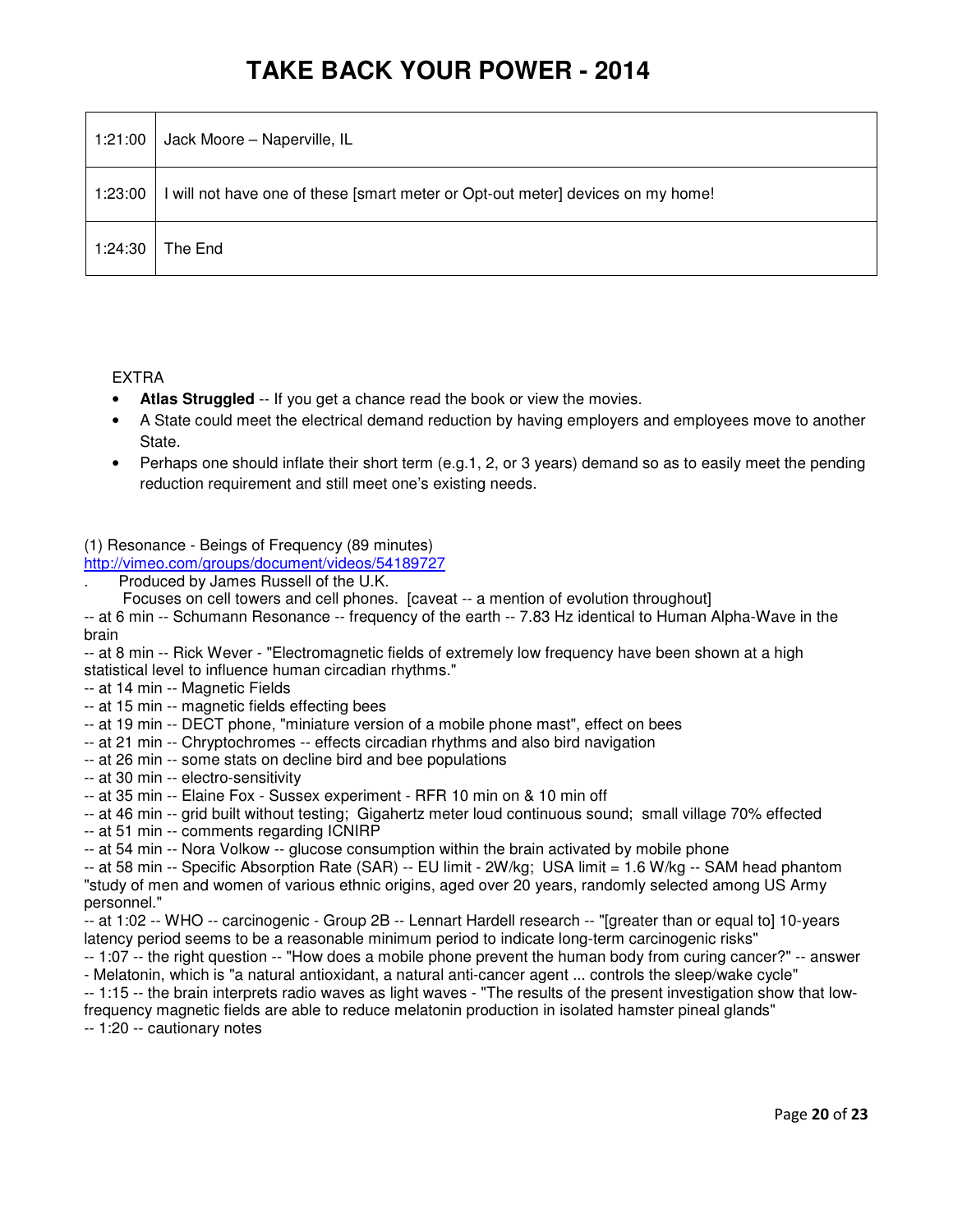| http://eon3emfblog.net<br>$/?p = 3687$ | Amy C. Yip-Kikugawa -- Administrative Law Judge                                                                                                                                                                                                                                                                                                                                                     |
|----------------------------------------|-----------------------------------------------------------------------------------------------------------------------------------------------------------------------------------------------------------------------------------------------------------------------------------------------------------------------------------------------------------------------------------------------------|
|                                        | "IT IS RULED that by November 1, 2011, Pacific Gas and Electric<br>Company, San Diego Gas & Electric Company, Southern California Edison<br>Company, and Southern California Gas Company shall file a response to the [11]<br>questions concerning radio frequency emissions listed in this Ruling. Dated October<br>18, 2011, at San Francisco, California."<br>The 11 questions are listed below. |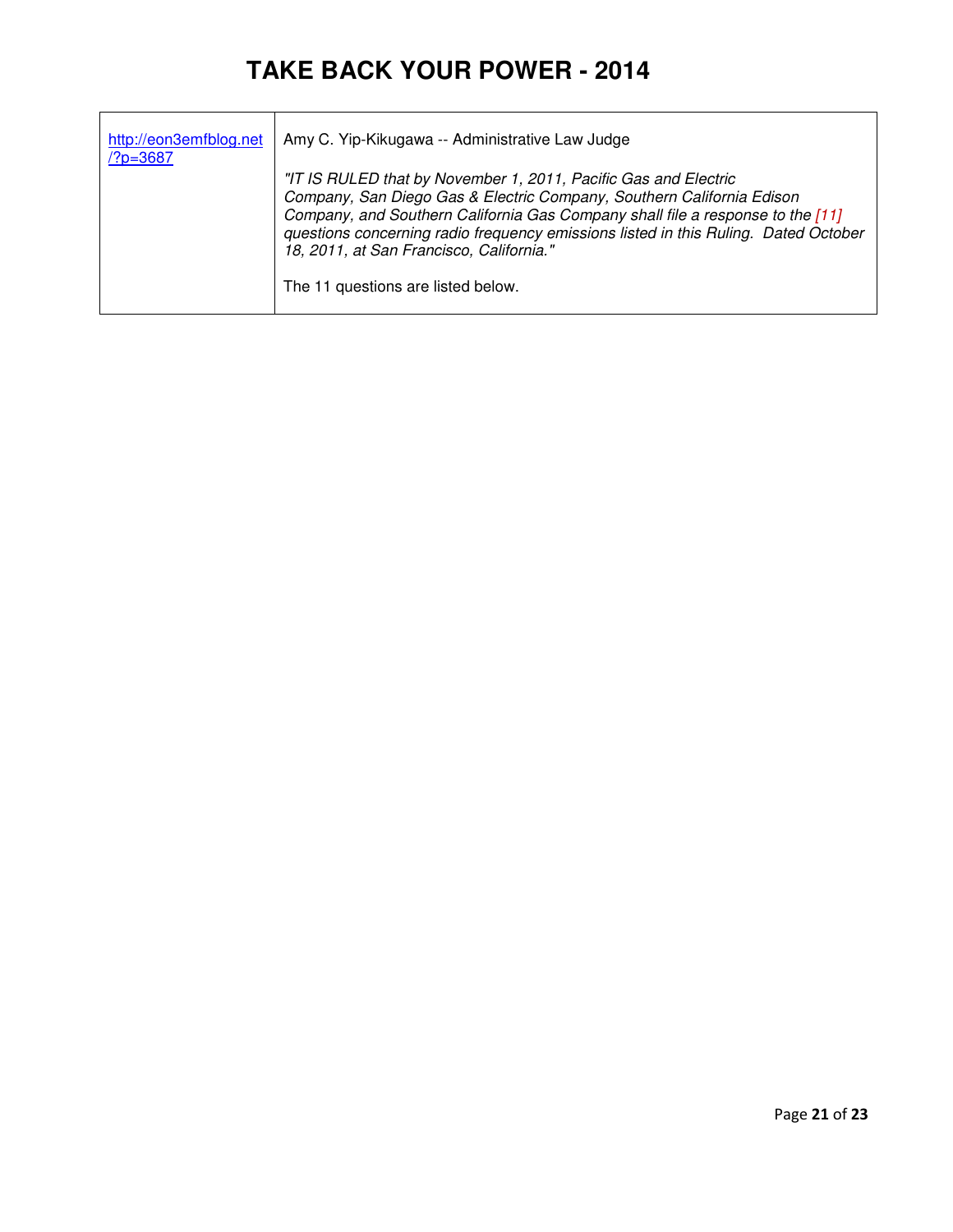| Amy C. Yip-Kikugawa<br>-- Administrative Law<br>Judge                                                    | 1. What is an average duration (in seconds) that a residential smart meter transmits<br>in a 24 hour period?<br>a. How is this average computed or measured?                                                                                           |
|----------------------------------------------------------------------------------------------------------|--------------------------------------------------------------------------------------------------------------------------------------------------------------------------------------------------------------------------------------------------------|
| IT IS RULED that by<br>November 1, 2011,<br>Pacific Gas and<br>Electric<br>Company, San Diego            | 2. How many times in total (average and maximum) is a smart meter scheduled to<br>transmit during a 24-hour period?<br>a. How many of those times (average and maximum) are to transmit electric usage<br>information?                                 |
| Gas & Electric<br>Company, Southern<br>California Edison<br>Company, and<br>Southern California          | b. How many of those times (average and maximum) are for other purposes? What<br>are those other purposes?<br>Please specify number of times (average and maximum) by type/category of<br>transmission.                                                |
| Gas Company shall<br>file a response to the<br>[11] questions<br>concerning radio<br>frequency emissions | 3. Under what scenarios does a meter transmit outside of the daily schedule, i.e.,<br>unscheduled transmission such as on-demand read, tamper/theft alert, last gasp,<br>firmware<br>upgrade etc.?                                                     |
| listed in this Ruling.<br>Dated October 18,<br>2011, at San<br>Francisco, California.                    | 4. Typically, how much of the communication between the customer's meter and the<br>utility is unscheduled vs. scheduled?                                                                                                                              |
|                                                                                                          | 5. Are there any other factors that go into determining duration and/or frequency of<br>meter transmissions (e.g., if a meter can't access the network when it's trying to<br>send data, type of a meter etc.)? If yes, please identify these factors. |
|                                                                                                          | 6. What is the amount of RF emission at the source when a meter is transmitting<br>data (instantaneous maximum peak level, averaged over 30 minutes)?                                                                                                  |
|                                                                                                          | 7. Does the amount of RF emission vary depending on duration of<br>transmission/volume of data being sent? For example, are RF emissions higher<br>when there is a larger volume of data to be transmitted?                                            |
|                                                                                                          | 8. Are there any other factors that impact the amount of RF emissions? If so, please<br>identify the factor(s) and its impact on RF emissions.                                                                                                         |
|                                                                                                          | 9. Is there RF emission when the meter is not transmitting? If yes, what is the<br>amount of RF emission?                                                                                                                                              |
|                                                                                                          | 10. Is there a difference in the amount of RF emissions for a wireless smart meter<br>with the radio off and a smart meter with the radio out? If yes, what is that difference<br>and how is it calculated?                                            |
|                                                                                                          | 11. Is there a difference in the amount of RF emissions for a wireless smart meter<br>with the radio off and an analog meter? If yes, what is that difference and how is it<br>calculated?                                                             |